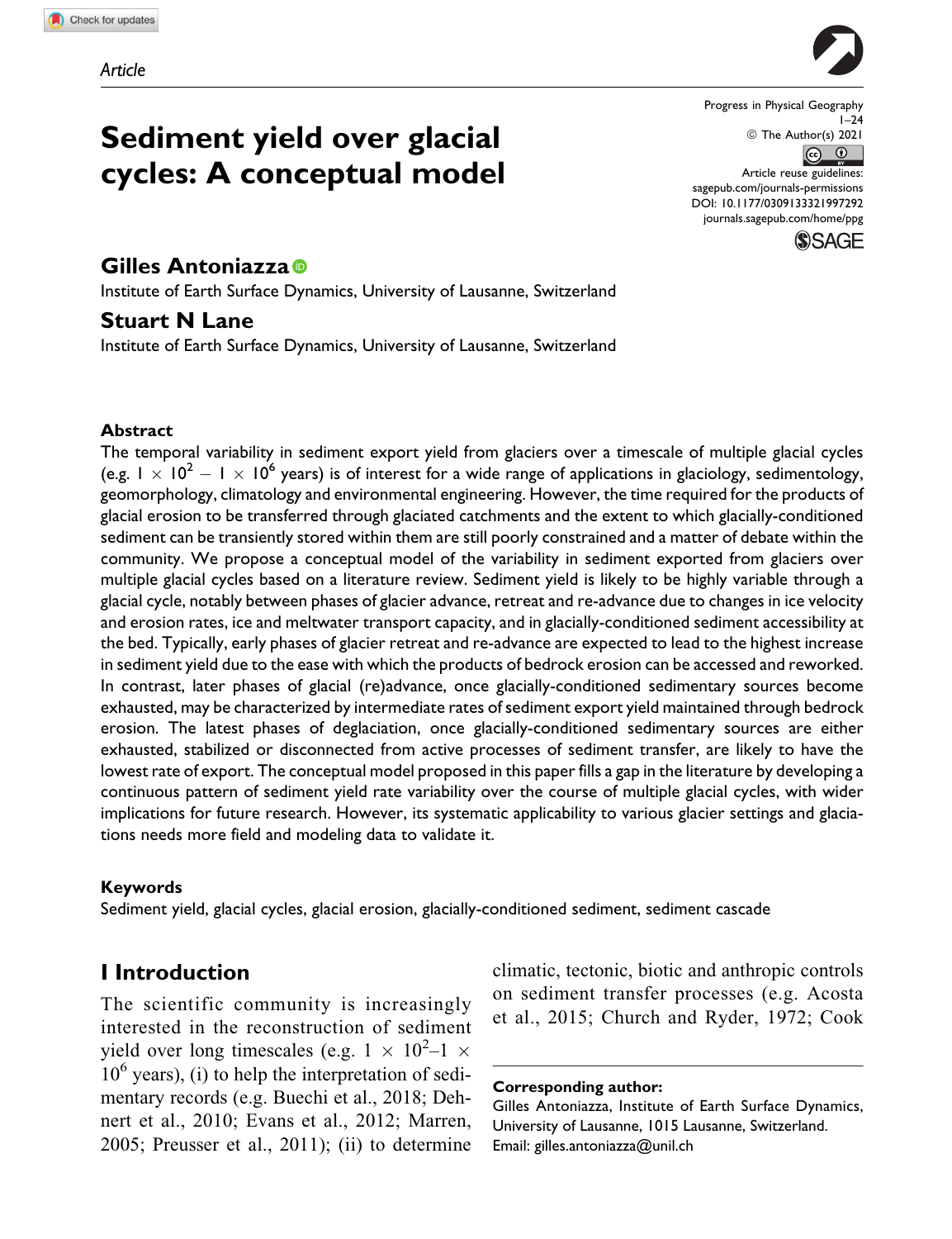et al., 2020; Cordier et al., 2017; Ganti et al., 2016; Herman et al., 2011, 2013, 2015; Jaeger and Koppes, 2016; Lane et al., 2019); and, ultimately, (iii) to deliver better modelling of future variations in sediment yield (e.g. Braun and Sambridge, 1997; De Winter et al., 2012; Egholm et al., 2012; Herman et al., 2013). As an example, companies and institutions currently working on the long-term storage of radioactive waste in previously glaciated temperate regions have to determine how sediment yield may vary during the next 1 Ma. This is needed in order to evaluate the potential for dispersion of radio-contaminated sediment in case of excavation of hazardous waste repositories during future glaciations (Fischer et al., 2015; Iverson and Person, 2012).

Most of the mid-latitude, high-latitude and high-altitude landscapes at the Earth's surface were extensively influenced by glaciations during the Quaternary (Bingham et al., 2010; Patterson et al., 2014). Glaciers being efficient erosive agents, periods of glaciation can be imagined as sediment production "factories" because of the efficiency with which they can transform climate signals into bedrock erosion and sediment transfer. The result is that sediment yields are expected to be generally greater during glaciations as compared to non-glacial periods (Alley et al., 1997; Ballantyne, 2002a, 2002b; Bogen, 1996; Hallet et al., 1996; Herman et al., 2013; Hinderer et al., 2013; Sugden and John, 1976). However, it may take some time for the products of bedrock erosion to cascade through and to be evacuated from glaciated catchments. Such evacuation will depend on the ease with which glacially-conditioned sediment can be remobilized and transferred by ice and meltwater, or whether transient storage of glacially-conditioned sediment also occurs (Alley et al., 1997; Ballantyne, 2002a; Cavalli et al., 2019; Church and Ryder, 1972; Cook and Swift, 2012; Cordier et al., 2017; Fenn, 1987; Harbor and Warburton, 1993; Jaeger and Koppes, 2016; Perolo et al., 2019; Swift et al., 2002).

The extent to which glacially-conditioned sediment is transiently stored below and at the margins of glaciers, and the time required for it to be transferred across glaciated landscapes, is still a matter of debate within the community. The answer to this debate influences the interpretations made of the relationship between glaciation (e.g. glacier cover, sliding velocity, glacier thermal regime, glacier hydrology, subglacial and proglacial sediment cascade) and erosion rates (Bogen, 1996; Collins, 1990; Cook et al., 2020; Cordier et al., 2017; Ganti et al., 2016; Harbor and Warburton, 1993; Herman et al., 2013, 2015; Jaeger and Koppes, 2016; Koppes et al., 2015; Munack et al., 2014; Perolo et al., 2019; Riihimaki et al., 2005). There are two broad views on this relationship. Multiple studies have directly related exported sediment to bedrock erosion based on the assumption that storage below a glacier is negligible (e.g. Bogen, 1996; Cook et al., 2020; Cowton et al., 2012; Herman et al., 2015; Riihimaki et al., 2005; Swift et al., 2005). This assumption is notably supported by the possibility that sediment becomes exhausted through the melt season in some systems, and, hence, there is the onset of supply-limited, and so erosion-limited, conditions below the glacier (e.g. Herman et al., 2015; Mao and Carrillo, 2017; Riihimaki et al., 2005). In addition, the thickness of deposits needed to maintain reported sediment fluxes seems to be unrealistic (e.g. Koppes and Hallet, 2002). There is also evidence over the timescale of days that ice velocity and, hence, erosion rate variation can be related to measured sediment export (e.g. Humphrey and Raymond, 1994; Overeem et al., 2017).

However, research in glacial hydrology (e.g. Collins, 1990; Delaney et al., 2018; Gimbert et al., 2016; Mair et al., 2002; Nienow et al., 1998; Perolo et al., 2019; Swift et al., 2005) questions the extent to which this is always the case, notably because observed sediment exhaustion could also be related to the stabilization of the subglacial drainage system in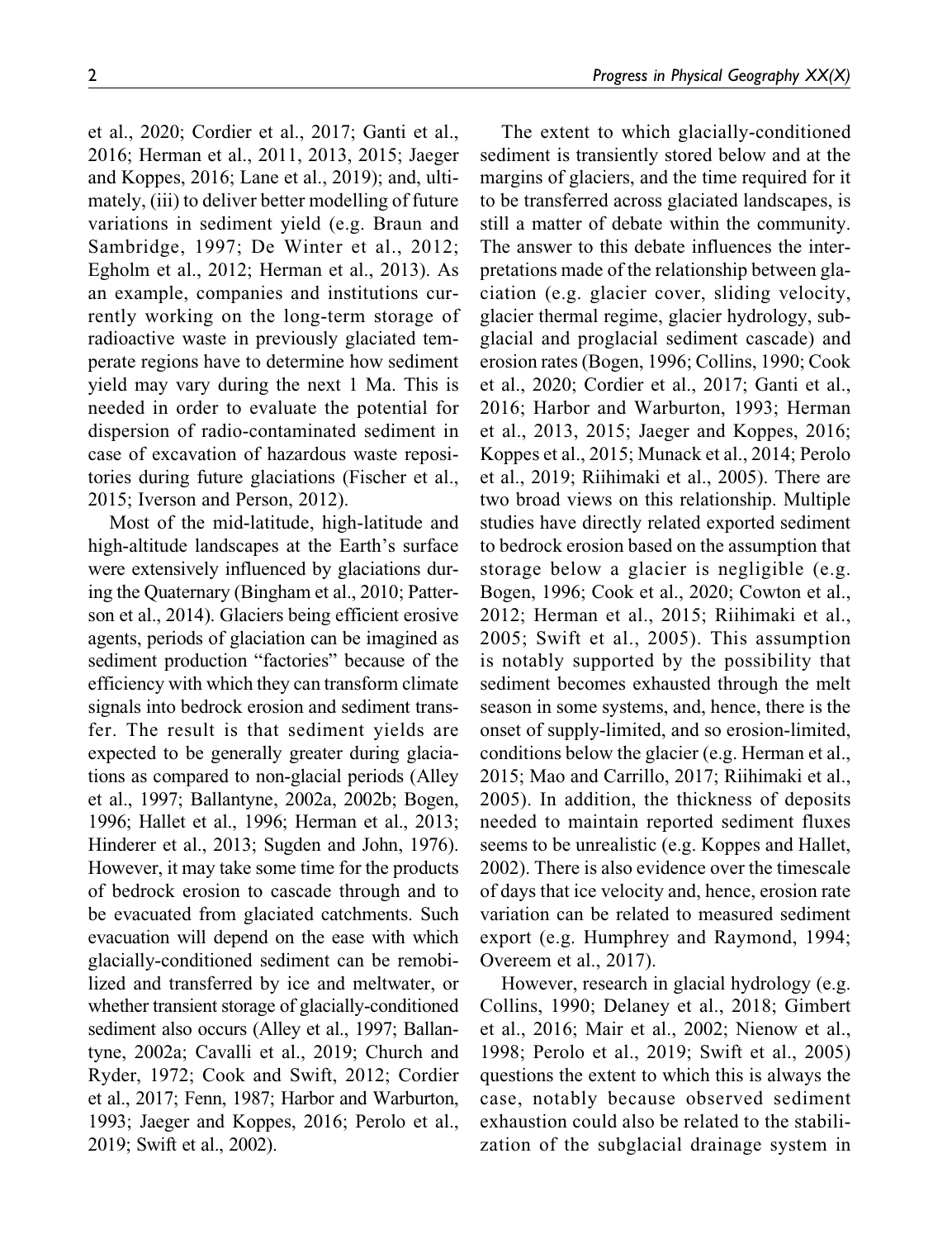channels that then inhibits access to newly eroded sediment sources. This hypothesis is supported by observed increases in sediment export from glaciers during high-pressure events associated with glacier uplifts – so-called "spring events" (Collins, 1990; Mair et al., 2002; Nienow et al., 1998; Röthlisberger et al., 1987; Swift et al., 2005). The latter appear to lead to the re-organization of the subglacial drainage network such that sediment can be accessed in new areas of the bed. Enhanced sediment export is then typically followed by a decay in sediment yield as the subglacial drainage system stabilizes and accessible sediment sources get exhausted (Collins, 1990; Gimbert et al., 2016; Lewington et al., 2020; Perolo et al., 2019; Swift et al., 2005). Evidence suggests that high-pressure events may not necessarily be limited to the spring, but may also occur in summer due to high-amplitude daily variation in discharge. Short-term pressurization of subglacial channels in summer periods has been observed during the daily melt peak, where the drainage system capacity is insufficient to convey the volume of meltwater (Davison et al., 2019; Hubbard et al., 1995; Swift et al., 2005). Pressurization was also observed at the onset of the daily melt, attributed to clogging of conduits by sediment at night is followed by an overpressurization of the subglacial drainage system as discharge starts increasing on the following day (Gabbud et al., 2015; Perolo et al., 2019). In both cases, the pressurization of conduits was associated with an increase in sediment yield at the glacier outlet, either due to the enhanced transport capacity, or to the re-organization of the subglacial drainage network and the access to new areas of the bed. The idea that glaciers are not always able to evacuate their sediment is also supported by the thickness of angular glacially-conditioned sediment, which has not been reworked fluvially, that is found below glaciers once they retreat (Copland et al., 1997; Evans et al., 2006, 2012). Such sediment has been estimated to comprise up to one-third

of the total amount produced by glacial erosion (e.g. De Winter et al., 2012).

Assuming that transient storage of glaciallyconditioned sediment takes place, to some extent, within glaciated catchments, it should result in a delayed response (at least partially) between bedrock erosion and the export yield of glacially-conditioned sediment (De Winter et al., 2012; Delaney et al., 2018; Fenn, 1987; Harbor and Warburton, 1993). The volume and duration of this transient storage depends on bedrock geometry, sediment accessibility at the bed and on sediment transport capacity of both ice and meltwater. At the temporal scale of glaciations, those elements are likely to be closely related to changes in glacier mass balance, because oscillations between phases of glacier growth, decay and re-advance ultimately determine the flow patterns and velocities of the ice, the volume of melt and contact force between the ice and bed, the glacier erosion patterns, the transport capacity of ice and meltwater and the changes in sediment accessibility at the bed (Ballantyne, 2002a; Church and Ryder, 1972; Cohen et al., 2018; Cook and Swift, 2012; Cordier et al., 2017; Delaney et al., 2018; Egholm et al., 2012; Jaeger and Koppes, 2016). Variations in glacier mass balance are, therefore, expected to lead to changes in the sediment yield exported from glaciers (Alley et al., 1997; Cordier et al., 2017; Jaeger and Koppes, 2016; Patton et al., 2016a, 2016b). Those variations are expected to occur in the form of transient periods of intermittent enhanced and reduced sediment yield, also known as sediment "pulses" and "hiatuses", respectively (e.g. Alley et al., 2019; Ganti et al., 2016), which have not yet been conceptualized continuously at the scale of multiple glacial cycles.

In this paper, we propose a conceptual model of the variation in glacier sediment yield during the initial phase of glacier growth (i.e. over a fluvially-shaped landscape), and subsequent phases of glacier decay and re-advance, and discuss its implications for current research in this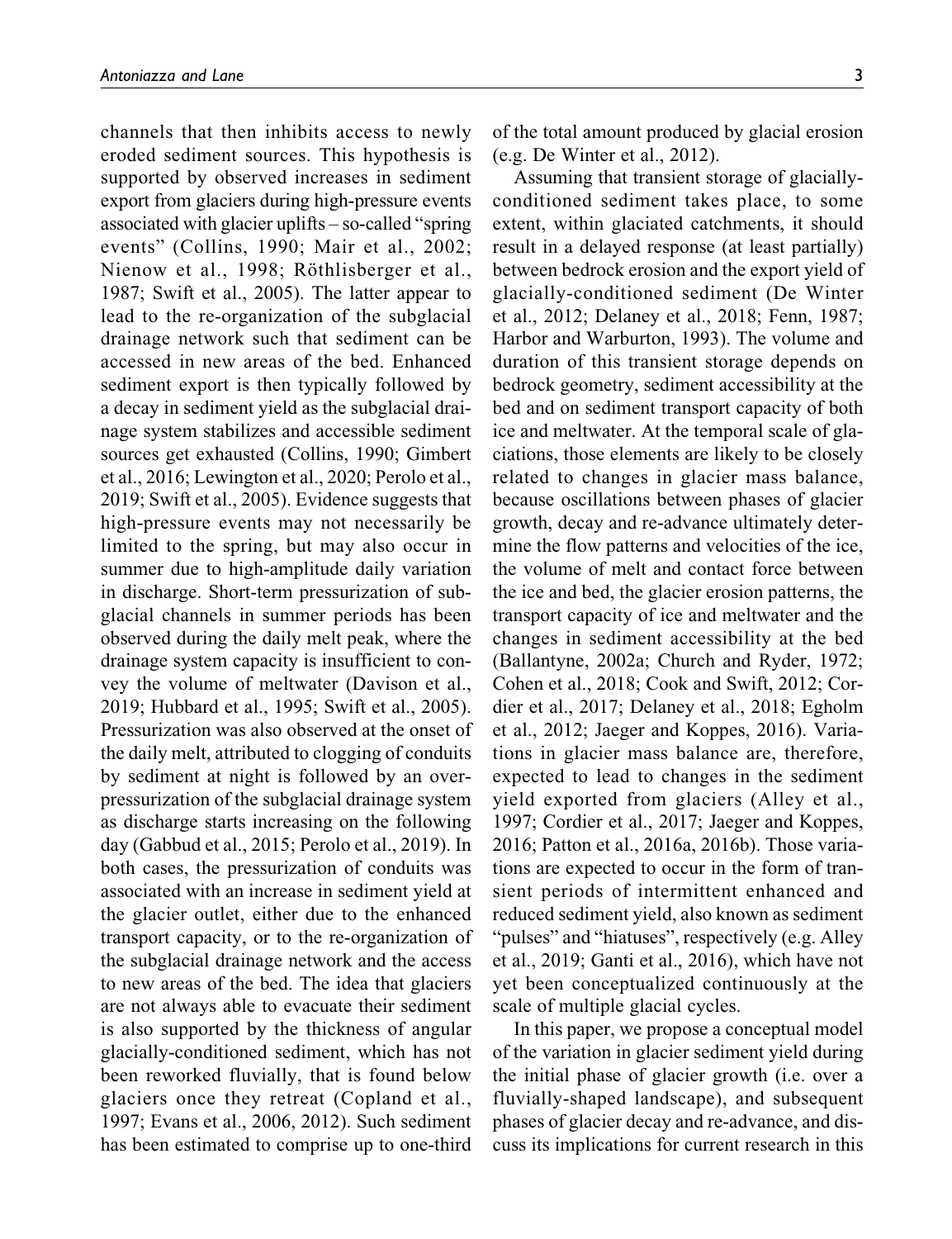domain. A broad compilation of datasets worldwide has shown that there is a fivefold variation (i.e.  $10^{-4}$ –10 mm yr<sup>-1</sup>; Bogen, 1996; Cook et al., 2020; Delmas et al., 2009; Hallet et al., 1996) in glacier erosion rates between different glacier settings, according to glacier shape (i.e. Alpine valley glaciers, ice sheets, ice caps), glacier thermal regime (i.e. temperate, polythermal, cold), climatic conditions (i.e. dry, wet, cold, mild), geological setting (i.e. lithology, uplift rate) and glacial geographical context (i.e. gradient, tidewater glacier). In this paper, while the focus is upon temperate Alpine glaciers when describing the processes of glacial erosion and sediment transfer, the extent to which the proposed conceptual model can be applied to other glacier settings is also considered.

# **II Initial glacier advance**

The combination of efficient erosion with high transport capacity meltwater makes glaciers one of the most effective agents at the Earth's surface for production and transfer of sediment (Alley et al., 1997; Hallet et al., 1996; Herman et al., 2015; Koppes et al., 2015). Thus, initial glacier advance over a fluvial landscape (Figures  $1(a)$  and  $2(a)$ ) should, in most instances, lead to higher sediment yield as compared with pre-glacial conditions (Cordier et al., 2017; Egholm et al., 2012; Glasser and Hall, 1997; Hallet et al., 1996; Hjelstuen et al., 1996; Koppes and Montgomery, 2009). As a glacier first advances, it may access sediment accumulated during pre-glacial times (e.g. alluvial, lacustrine and mass movement deposits), resulting in enhanced sediment yield due to the relative ease with which a glacier can rework loose material until it reaches the bedrock (Figures 1(b) and 2(b), phase "b1"). Exceptions and more moderate erosion rates may be found when glaciers override sediment deposits that are particularly difficult to transport, such as coarse rock avalanches debris (e.g. Cook et al., 2013), or highly cohesive glacio-lacustrine deposits (e.g. Evans et al., 2012). Most commonly, bedrock erosion cannot commence until any accumulated sediment at its surface has been evacuated, although research has suggested that bedrock erosion could also take place, to some extent, through the deformation of subglacial sediment (Cuffey and Alley, 1996; Hart, 1995).

As the glacier continues advancing, exported sediment will result from a mixture of bedrock erosion over certain parts of the bed, and from the reworking of pre-glacial sediment in others, until the point at which pre-glacial sediment has been progressively exhausted and bedrock erosion becomes dominant. Because bedrock erosion is likely to be less effective than loose pre-glacial sediment erosion (e.g. Bogen, 1996; Hallet et al., 1996; Hinderer et al., 2013), a decrease in sediment yield is then to be expected (Figures 1(b) and 2(b), phase "b2"). Nevertheless, sediment yield remains high as glaciers are typically efficient at eroding their beds (Alley et al., 1997; Hallet et al., 1996; Herman et al., 2015; Sugden and John, 1976). This is true as long as meltwater can access the bed, typically through crevasses and moulins (Alley et al., 1997, 2019), and as long as the subglacial drainage network allows an efficient flushing of the products of glacial erosion (Alley et al., 1997, 2019; Cook et al., 2020; Hallet et al., 1996; Swift et al., 2002). In cases where meltwater cannot access the glacier bed, or the subglacial drainage network is inefficient at exporting eroded sediment from it, a protective layer of sediment tends to form, thicken and significantly reduce the erosive power of glaciers (Alley et al., 1997, 2019; Hooke, 1991). Glacial erosion rates may be particularly marked when glaciers first advance over a fluvially-shaped landscape in which valleys and relief have first to be widened, flattened, deepened and overdeepened in many instances (Braun and Sambridge, 1997; Egholm et al., 2012; Glasser and Hall, 1997; Herman et al., 2011; Hjelstuen et al., 1996; Hooke, 1991; Laberg and Vorren, 1996). This may lead to a phase of enhanced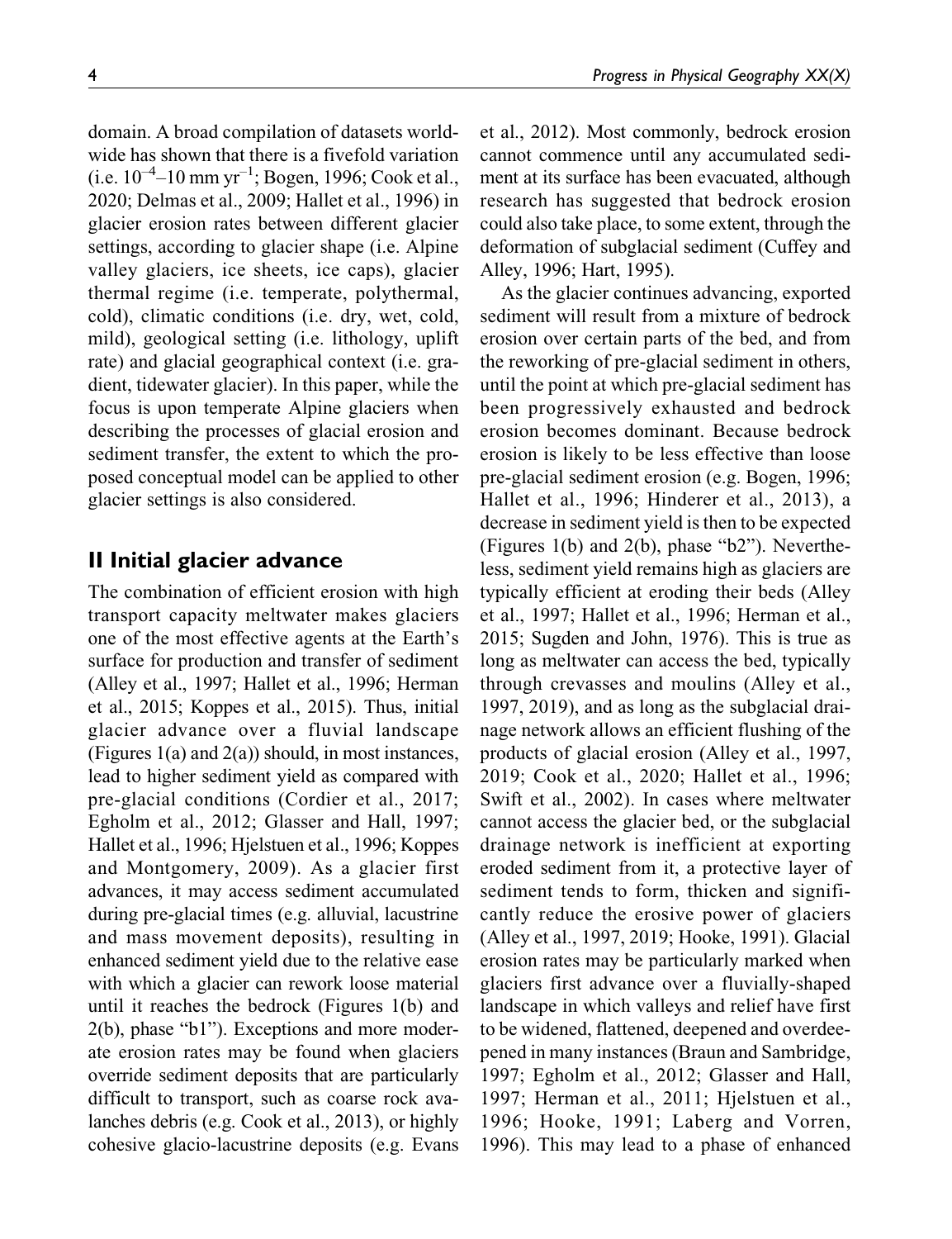

**Figure 1.** Glacier mass balance and sediment yield during multiple glacial cycles. Phase (a) shows the preglacial situation, when the landscape is fluvially-shaped and covered by non-glacial deposits. In phase (b), initial glacier advance produces high sediment yield on the one hand due to the relative ease with which the nonglacial sedimentary cover is reworked (b1, upper panel), and on the other due to the initial intensity of bedrock erosion incision into a fluvially-shaped landscape (b2, upper panel), associated with a substantial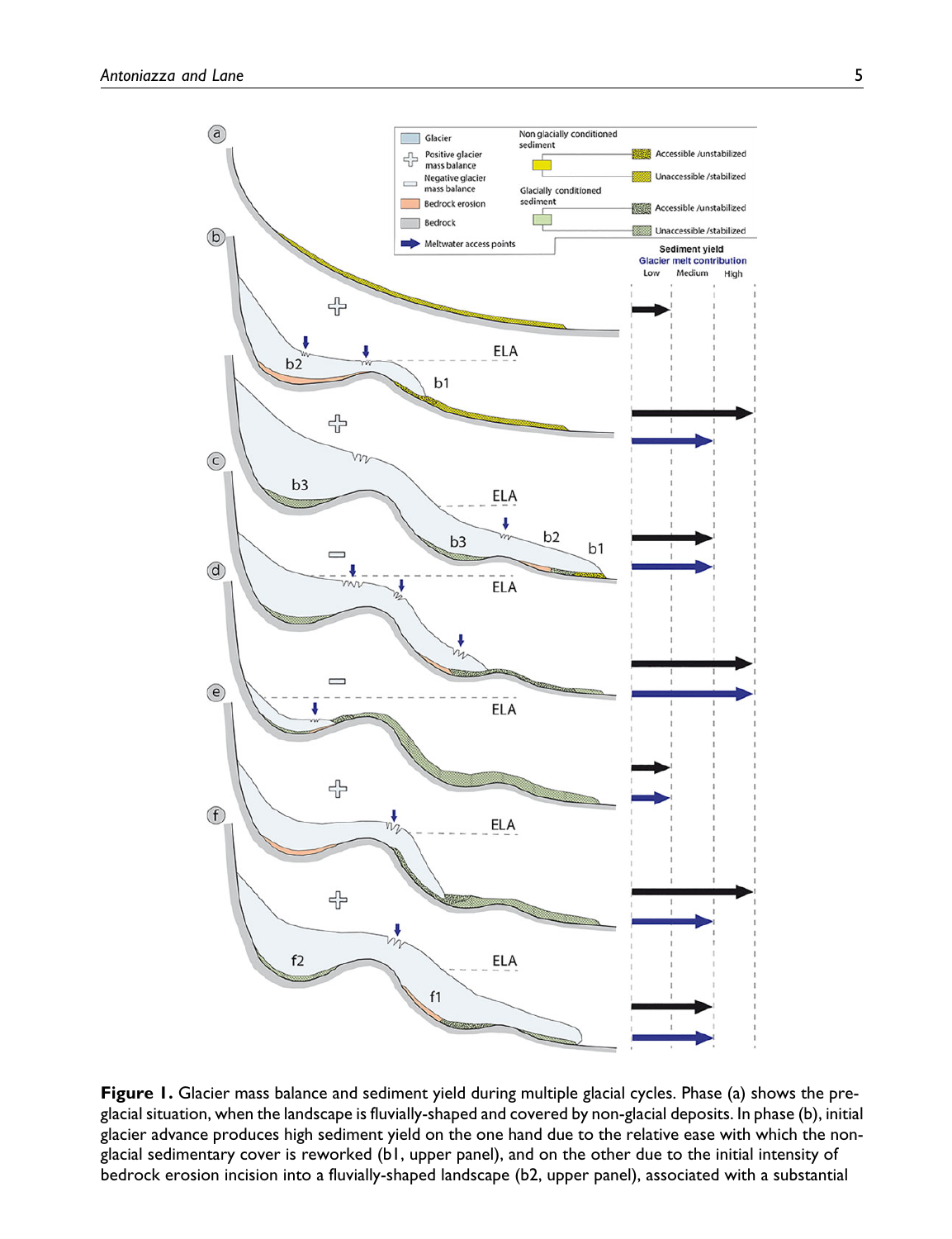bedrock erosion during the initial phase of glacier advance (Egholm et al., 2012; Glasser and Hall, 1997; Hjelstuen et al., 1996; Laberg and Vorren, 1996) (Figures 1(b) and 2(b), phase "b2").

Erosion rates should then continue to increase with glacier cover (Hallet et al., 1996). This may be because of the increase in the area over which erosion can occur (De Winter et al., 2012; Egholm et al., 2012; Hallet et al., 1996; Herman et al., 2013, 2015). It will also be due to the relationship between ice thickness, sliding velocity and erosion rates. Generally, it is assumed that thicker glaciers will move faster, and so are likely to produce more erosion. While the link between erosion rates and sliding velocity was first considered as linear (e.g. Humphrey and Raymond, 1994), subsequent research has shown that the relationship was better represented by a power law with an exponent close to 2 (Herman et al., 2015; Koppes et al., 2015). However, Cook et al. (2020) have shown over a broad range of glaciers that the exponent was actually smaller than 1 and related it to a reduction in ice–bedrock contact due to the increase in sliding velocity. As a consequence, thicker, faster glaciers are still expected to do more erosion, but the rate of increase in erosion is lower than the rate of increase in sliding (Cook et al., 2020).

Reduced sliding and reduced evacuation of sediment by meltwater tend to explain the lower

rate of erosion recorded by cold-bedded glaciers (Bogen, 1996; Cook et al., 2020; Delmas et al., 2009; Hallet et al., 1996). In those systems, englacial transport through basal refreezing is dominant as compared to fluvial transport, and less efficient in terms of erosion rates (Alley et al., 1997; Cuffey et al., 2000). Cold-bedded glaciers have even shown erosion rates close to zero in some settings, with relict organic matter being found at the glacier bed when the glacier retreated (e.g. Lowell et al., 2013). At tidewater glaciers, flotation of the glacier front may in some circumstances increase sliding velocity and erosion rates, but complex feedbacks through changes in ice thickness, basal water pressure and advection of ice towards the glacier front may thereafter slow down glacier motion and erosion rates (Cassotto et al., 2019; Joughin et al., 2012; Nick et al., 2007; Shapero et al., 2016).

When an Alpine temperate glacier stabilizes (i.e. advance stops), efficient erosion is maintained as long as the products of glacier erosion at the bed are evacuated by ice and meltwater (Alley et al., 1997, 2019; Cook et al., 2020; Hallet et al., 1996). Transient stores of glacially-conditioned sediment may, however, form locally under glaciers (Figure 1(b)). Such zones may reflect inefficiencies (in time and in space) in the remobilization of the products of glacial erosion at their bed, and can be related to a wide range of processes (Cook and Swift,

**Figure 1.** (Continued). meltwater contribution. At a later stage of glacial advance, both the progressive exhaustion of non-glacial sedimentary stores and negative feedbacks in bedrock erosion tend to generate moderate sediment yield (b3, lower panel). During phase (c), glacier retreat and enhanced meltwater contribution, associated with large volumes of readily transportable glacially-conditioned sediment, lead to a high sediment yield. During phase (d), progressive exhaustion, poor accessibility and stabilization of glaciallyconditioned material, associated with a decreasing meltwater contribution, lead to a decrease in the exported sediment yield. In phase (e), glacier re-advance over large paraglacial stores and enhanced meltwater contribution leads to a phase of enhanced sediment yield. In phase (f), bedrock erosion is first maintained at a moderate rate (f1), before negative feedbacks in bedrock erosion reduce sediment yield (f2). Note that the location of glacial erosion (red), glacial sediment (green) and non-glacial sediment are indicative and in no case absolute. They may, therefore, also occur in other parts of the bed, as does the location of crevasses at the glacier surface. The equilibrium line altitude (ELA) marks the limit between the accumulation and the ablation areas.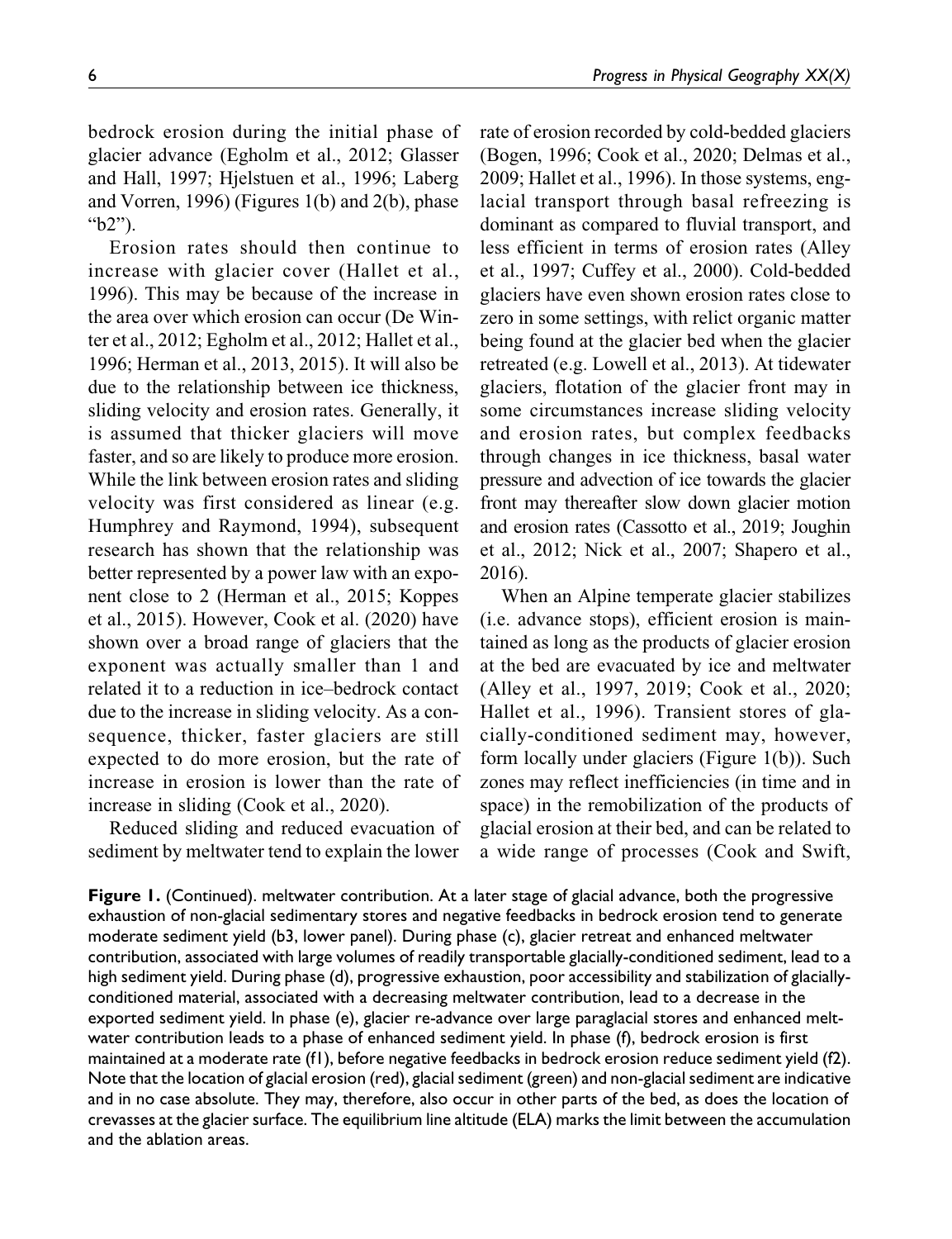

**Figure 2.** A conceptual model of change in sediment yield during phases of glacier advance, stagnation, retreat and re-advance. Phases (a)–(f) correspond to the six phases highlighted in the conceptual model presented in this manuscript (see also Figure 1). Sediment yield, glacier cover and glacier meltwater contribution are plotted together over a glacial cycle. Rates are relative and have been inspired from the quantitative data of Table 1. Nevertheless, rates are likely to vary (i) within a same glacier setting during multiple glacial cycles and (ii) between different glacier settings during the same glaciation.

2012; De Winter et al., 2012; Delaney et al., 2018; Jaeger and Koppes, 2016; Perolo et al., 2019; Swift et al., 2002).

First, the mobilization of sediment at the bed relies on ice pressure, water pressure and temperature conditions at the glacier bed, which will influence the efficiency of both glacial and fluvial sediment transport. In this context, the efficiency, distribution and spatial (re)organization of the subglacial drainage network through time, which depends upon on both inputs of meltwater and sediment, and on ice flow dynamics, will define the sediment transporting capacity of the subglacial drainage system and the access of efficient channels to the products of bedrock erosion (Collins, 1990; Delaney et al., 2018; Mair et al., 2002; Nienow et al., 1998; Perolo et al., 2019; Swift et al., 2002, 2005). Second, as glaciers erode bedrock they

may flatten and widen the valley profile, which can provide large accommodation space and conditions for glacially-conditioned sediment to be stored subglacially (Alley et al., 2003a, 2003b; Bogen et al., 2015; Cook and Swift, 2012; Fenn, 1987; Harbor and Warburton, 1993; MacGregor et al., 2000). Such conditions may also be created when glaciers overdeepen their bed (Alley et al., 2003a; Cook and Swift, 2012; Hooke, 1991; Patton et al., 2016b). The ability of glaciers to overdeepen their bed is often related to a positive feedback between initial glacier bed irregularities, the creation of new access points to the bed for meltwater through the opening of crevasses, the efficient export of sediment at the bed by meltwater and the stimulation of bedrock quarrying (Alley et al., 2003a, 2019; Beaud et al., 2016; Hooke, 1991; Patton et al., 2016a,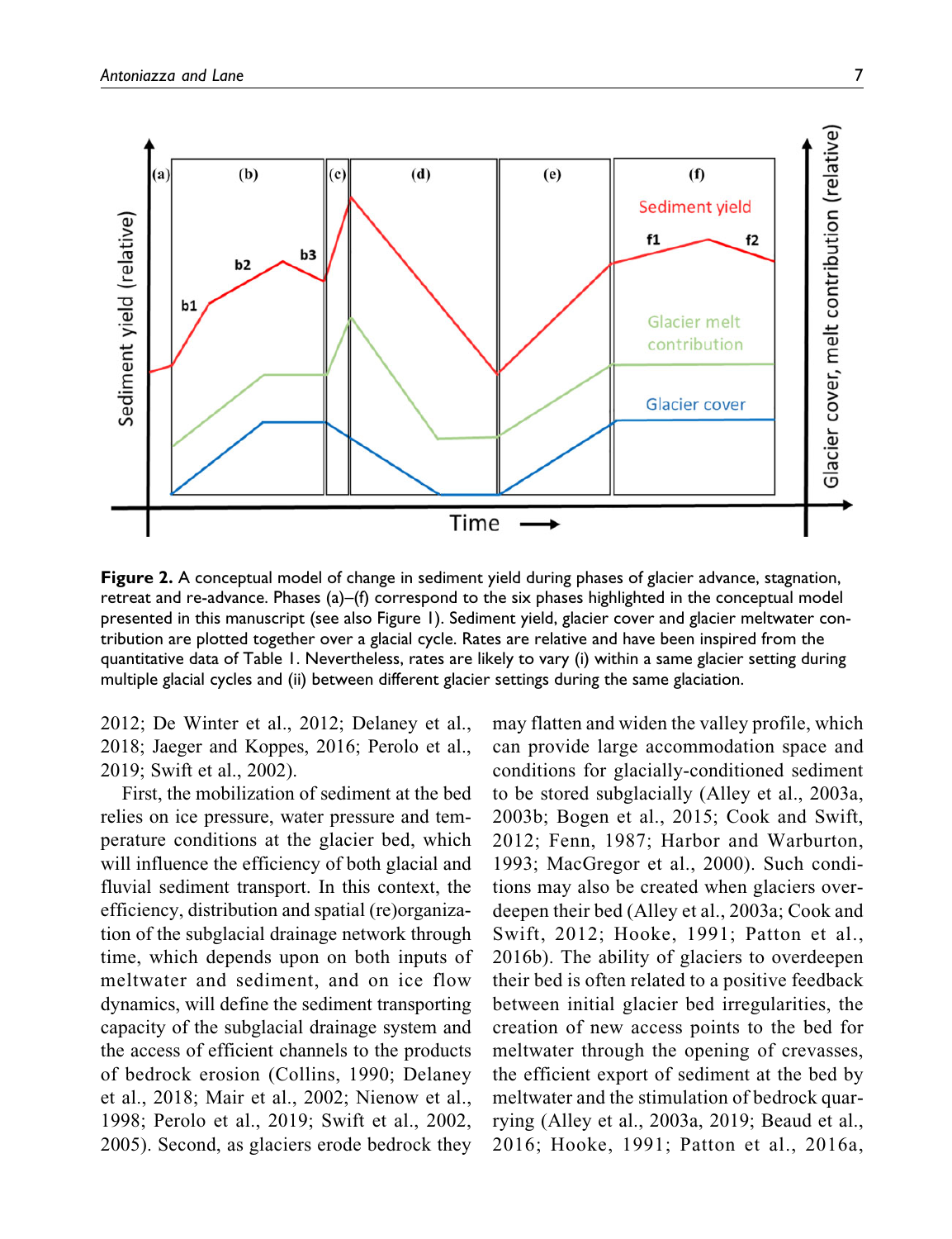2016b). The positive feedback is likely further enhanced by the steering of ice into overdeepened basins (Herman et al., 2015; Jamieson et al., 2008).

However, multiple authors have also emphasized the occurrence of negative feedbacks in glacier bedrock erosion (Alley et al., 2003a, 2003b, 2019; Cook et al., 2020; Herman et al., 2015; Koppes et al., 2015). First, adverse slopes of overdeepenings may decrease transport capacity and favor subglacial sediment storage (Alley et al., 1997, 2019; Hooke, 1991). Second, when the adverse slope of an overdeepening exceeds the ice surface slope by a factor  $\sim$  1.5 (Creyts and Clarke, 2010; Röthlisberger, 1972), glaciohydraulic supercooling may occur at the glacier bed. When this occurs, water flowing on the ascending slope has a rate of increase in its pressure melting point that is greater than that for water temperature due to flow viscous dissipation, resulting in refreezing of the water  $(A$ lley et al., 2003a, 2003b; Röthlisberger, 1972). The refreezing of the water tends to clog conduits of the subglacial drainage network and to inhibit fluvial sediment evacuation out of the overdeepening, which, in turn, likely reduces the intensity of bedrock erosion (Cook and Swift, 2012; Creyts et al., 2013; Swift et al., 2018). Such negative feedbacks in bedrock erosion are thought to stabilize the glacier bed (Alley et al., 2003a, 2003b, 2019; Cook et al., 2020; Herman et al., 2015), to favor the storage of material within overdeepenings (Cook and Swift, 2012; Swift et al., 2002) and, overall, to reduce the exported yield (Figures 1(b) and 2(b), phase "b3"). They are, however, counterbalanced by an enhanced rate of debris incorporation into the ice due to the occurrence of glaciohydraulic supercooling, which may help maintain the sediment connectivity over longer timescales (Alley et al., 1997; Cook and Swift, 2012; Cook et al., 2007, 2010, 2020; Hooke, 1991; Lawson et al., 1998; Röthlisberger, 1972; Swift et al., 2002, 2018). Yet, the absolute efficiency of englacial transport (i.e. in a

sediment-rich basal layer) compared to subglacial fluvial transport is still poorly constrained, although it seems not to be as efficient as fluvial sediment evacuation (Alley et al., 2019; Swift et al., 2002, 2018). Note also that such negative feedbacks in bedrock erosion operate in relatively mature overdeepenings – a state that may require multiple phases of glacier advance to be reached (Alley et al., 2003b, 2019; Egholm et al., 2012; Hooke, 1991).

To summarize, even though advancing glaciers typically tend to be efficient erosive agents, transient storage may also occur at their base in a number of situations. The remobilization of material at the glacier bed notably depends on the geometry of the bedrock (i.e. accommodation space, overdeepened bed), the pressure fields and temperature regime at the glacier base, the distribution of the subglacial drainage network and its stability in space and time, and the variability in inputs of water and sediment (Alley et al., 1997; Cook et al., 2020; De Winter et al., 2012; Delaney et al., 2018; Perolo et al., 2019; Swift et al., 2002, 2018). Therefore, we expect the initial advance of a glacier over a fluvially-shaped landscape (Figures  $1(a)$  and  $2(a)$ ) to be associated with (i) high erosion rates in the first instance due to the remobilization of a non-glacial sedimentary cover (Figures 1(b) and 2(b), phase "b1"), followed by (ii) moderate–high erosion rates once the sedimentary cover is exhausted, substituted by substantial bedrock glacial erosion of the fluvially-shaped landscape (Figures 1(b) and 2(b), phase "b2"). When the glacier stabilizes (i.e. advance stops) and does not access new areas of the bed, and negative feedbacks in glacier erosion take place, then (iii) erosion rates are expected to decrease (Figures 1(b) and 2(b), phase "b3").

# **III Deglaciation: the "paraglacial" model**

The evolution of sediment yield during phases of deglaciation was conceptualized by Church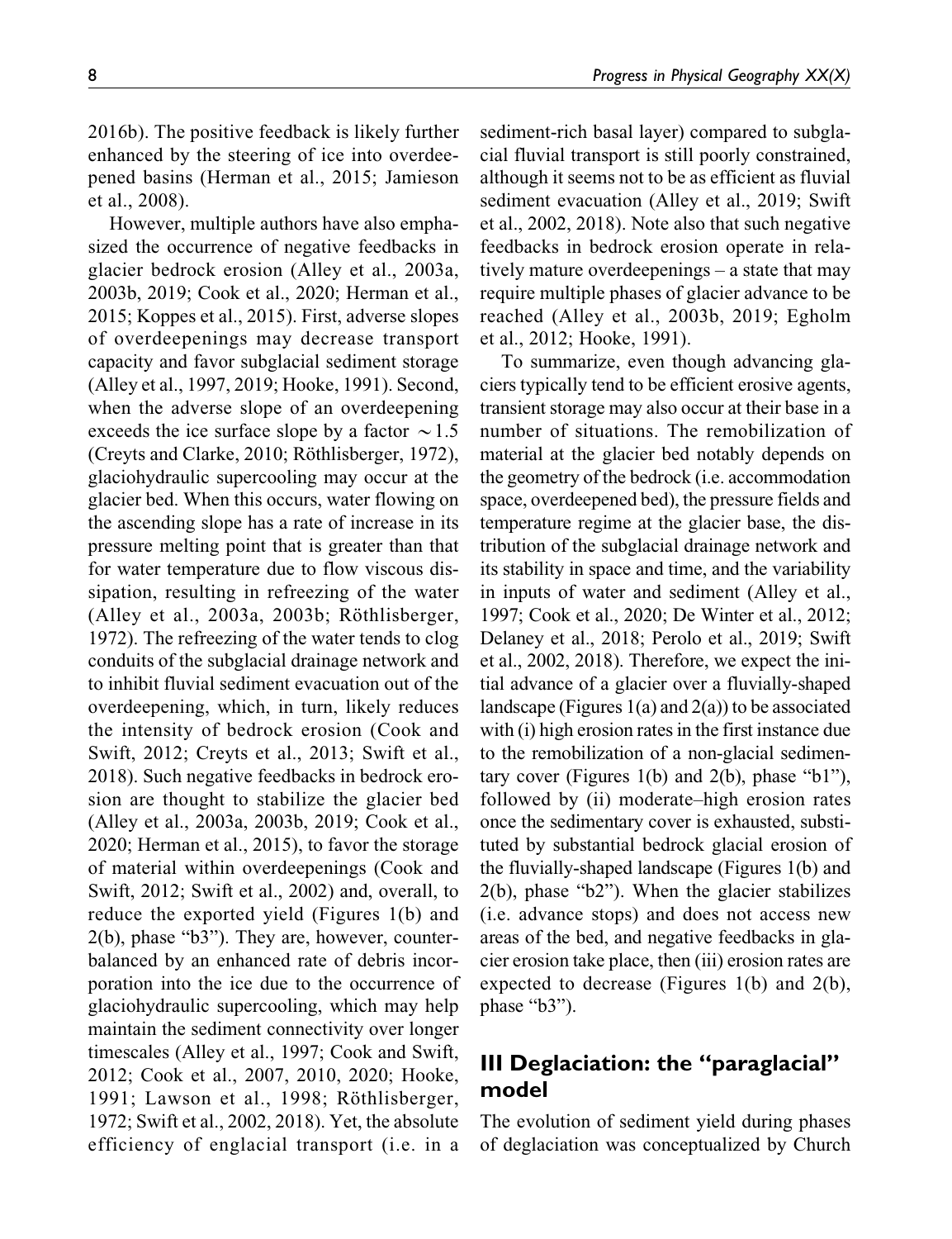and Ryder (1972) in their paraglacial model. Glacial debutressing and the reworking of large volumes of oversteepened, unstable or metastable and unvegetated glacially-conditioned deposits and landforms leads to a period of accelerated geomorphological activity in the early phases of deglaciation. As glaciers retreat, freshly deglaciated areas (e.g. rockwalls and rockslopes, drift-mantled slopes, glacial forefield; Ballantyne, 2002a, 2002b; Carrivick and Heckmann, 2017; Cossart et al., 2008; Porter et al., 2019) readjust towards non-glacial conditions at different paces through debutressing of hillslopes (Cossart et al., 2008; Davies et al., 2003; Mancini and Lane, 2020; McColl, 2012; McColl and Draebing, 2019) and sediment reworking by water and wind (Beylich et al., 2009, 2017; Evans et al., 2012; Lane et al., 2017).

Enhanced runoff with high-transport capacity characteristic of the early phase of glacier retreat (Bogen, 1989), combined with large stocks of readily transportable sediment, leads to high rates of sediment yield in the early phases of deglaciation, potentially far greater than the rates that precede glacier retreat (Ballantyne, 2002a, 2002b; Bratlie, 1994; Church and Ryder, 1972; Delmas et al., 2009; Koppes and Montgomery, 2009; Figures 1(c) and 2(c)). This is notable during the melt period in which hydraulic gradients are steep and hydrograph "peakiness" increases (Lane and Nienow, 2019; Patton et al., 2016a, 2016b), enhancing dramatically transport capacity as the latter evolves as a non-linear function of water discharge, with coefficients up to 2–4 (Alley et al., 1997, 2019; Swift et al., 2005; Wolman and Miller, 1960). This may also include sediment flushing in areas of the bed where preglacial and subglacial sediment had resisted the previous phase of glacier advance (e.g. glacier margins, overdeepenings, inaccessible/inefficient sections of the bed; De Winter et al., 2012; Patton et al., 2016a; Swift et al. 2018). Recent studies of Alpine glacier recession, that span a period of glacier stabilization/advance in the 1970s and early 1980s through to rapid retreat since, confirm that the onset of recession leads to a significant increase in both bedload sediment (Lane et al., 2017) and suspended sediment yield (Costa et al., 2018; Lane et al., 2019).

Flow and transport capacity increases during deglaciation until reaching a maximum, or "peak water", when the quantity of ice melt becomes sufficiently constrained by a decreasing catchment ice volume (Huss and Hock, 2018; Sorg et al., 2014), while an increasing debris accumulation on glacier surfaces reduces melt rates and leads to patches of buried or dead ice (e.g. Bosson et al., 2015; Gärtner-Roer and Bast, 2019; Kneisel, 2010; Schomacker, 2008). Simultaneously, glacially-conditioned sedimentary sources are progressively restored to non-glacial conditions (e.g. Ballantyne, 2002a, 2002b); become gradually exhausted (Church and Slaymaker, 1989; Cruden and Hu, 1993); are disconnected from active transport corridors (Baewert and Morche, 2014; Carrivick and Heckmann, 2017; Carrivick et al., 2013; Lane et al., 2017; Micheletti et al., 2015; Schrott et al., 2006); and/or subject to negative feedbacks that inhibit sediment mobility (e.g. sediment sorting, soil development, vegetation encroachment; Miller and Lane, 2019). The result is that sediment yield should reach a "peak sediment" (Lane and Nienow, 2019; Figures  $1(c)$  and  $2(c)$ ).

From then on, decreasing meltwater-supplied sediment leads to a rapid decline in sediment yield (Bratlie, 1994; Church and Ryder, 1972; Church and Slaymaker, 1989; Cruden and Hu, 1993; Delmas et al., 2009; Elverhøi et al., 1995, 1998; Fernandez et al.,  $2011$ ; Figures 1(d) and  $2(d)$ ). This decline may be temporarily disrupted by stochastic releases of sediment due to the reactivation of stabilized/disconnected sedimentary sources (Ballantyne, 2002a, 2002b; Cossart and Fort, 2008; Harbor and Warburton, 1993; Porter et al., 2019). Without reactivation, paraglacial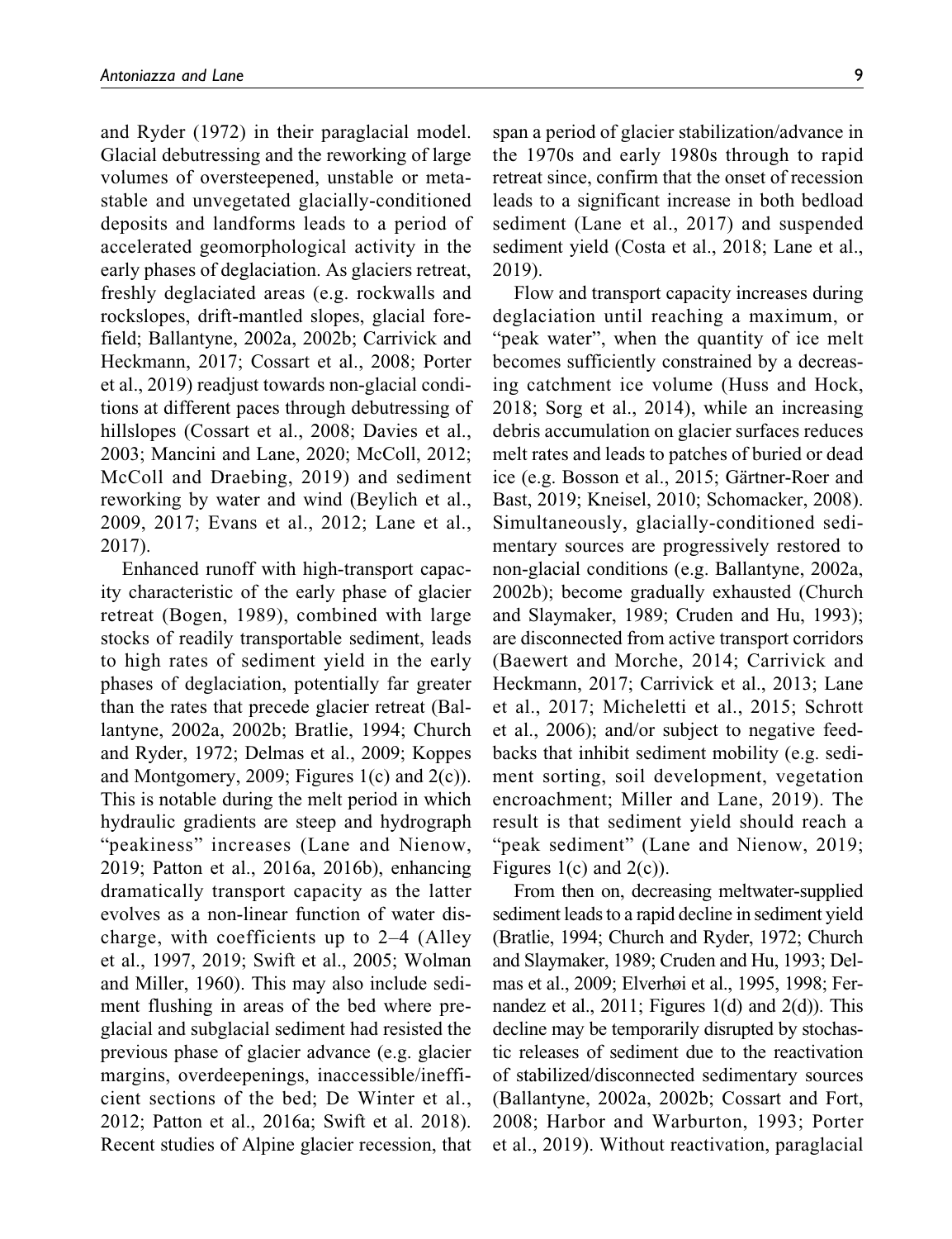deposits and landforms such as talus slope accumulations, valley fills, glacio-lacustrine deposits and alluvial fans may form major sedimentary stores that are disconnected, stabilized and restored to non-glacial conditions. These sedimentary stores may survive well beyond the end of the paraglacial period and may influence sediment export yield at larger temporal scales than the glaciation itself (Blum and Törnqvist, 2000; Ganti et al., 2016; Jaeger and Koppes, 2016; Preusser et al., 2010, 2011). If the paraglacial period reaches completion during the interglacial before a new glaciation starts, sediment yields are kept to a minimum by relatively low discharge and rates of sediment supply (Ballantyne, 2002a, 2002b; Bratlie, 1994; Elverhøi et al., 1995; Figures 1(d) and  $2(d)$ ).

# **IV Glacier re-advance**

The processes constraining glacial erosion as a glacier starts re-advancing are expected to be comparable to those described earlier for the initial phase of glacier advance (Alley et al., 1997, 2019; Cook et al., 2020; Hallet et al., 1996; Humphrey and Raymond, 1994). However, surrounding conditions in terms of bedrock geometry and volumes of loose sediment will be different (Alley et al., 2003a, 2003b; Ballantyne, 2002a; Cook and Swift, 2012; De Winter et al., 2012; Egholm et al., 2012). As glaciers start re-advancing, the erosion and remobilization of large paraglacial stores originating from the previous glaciation, such as talus slopes accumulation, valley fills, glaciolacustrine deposits and alluvial fans, is expected to lead to a rapid rate of increase in sediment yield (Figures 1(e) and  $2(e)$ ), possibly among the highest of the entire glacial cycle, due to the ease with which the glacier and relatively abundant meltwater can remobilize these sedimentary stores (Bratlie, 1994; Elverhøi et al., 1995; Fernandez et al., 2011; Koppes et al., 2009), and the large volumes they represent (e.g. hundreds of meters of glacial infills in most of the Alpine valleys; Buechi et al., 2018; Dehnert et al., 2010; Preusser et al., 2010, 2011). Exceptions, however, exist when the deposits are particularly difficult to mobilize, such as coarse rock avalanche deposits or highly cohesive glaciolacustrine materials, in a similar fashion to during the initial phase of glacier advance (e.g. Cook et al., 2013; Evans et al., 2012).

As with during deglaciation, sediment yield increases until paraglacial stores become exhausted or inaccessible (Ballantyne, 2002a, 2002b; Church and Ryder, 1972; Cordier et al., 2017; Jaeger and Koppes, 2016). Once this occurs to a large extent, sediment yield due to bedrock erosion should increase together with ice cover, albeit at a lower rate than during the initial phase of glacier re-advance when glacially-conditioned sedimentary stores were abundant (Cordier et al., 2017; Hallet et al., 1996; Figures 1(f) and 2(f), phase "f1"). Bedrock erosion may also be less intense than during the initial phase of glacier advance, where the widening, flattening, deepening and overdeepening of the fluvially-shaped landscape was associated with particularly high rates of bedrock erosion (Braun and Sambridge, 1997; Egholm et al., 2012; Glasser and Hall, 1997; Herman et al., 2015; Hjelstuen et al., 1996; Hooke, 1991; Laberg and Vorren, 1996; Figures 1(b) and 2(b), phase "b2"). As the glacier stabilizes and negative feedbacks in bedrock erosion operate, the exported yield is expected to decrease (Figures 1(f) and 2(f), phase "f2"). As observed for periods of deglaciation, sediment yield during phases of glacier (re)advance is not usually constant in time and is characterized by periods of disruption to connection (e.g. formation of icedammed lakes) interspersed by stochastic re-connection and release of sediment (e.g. the sudden drainage of ice-dammed lakes; Scherler et al., 2014).

It is not clear yet in what proportion glaciallyconditioned sediment that has been deposited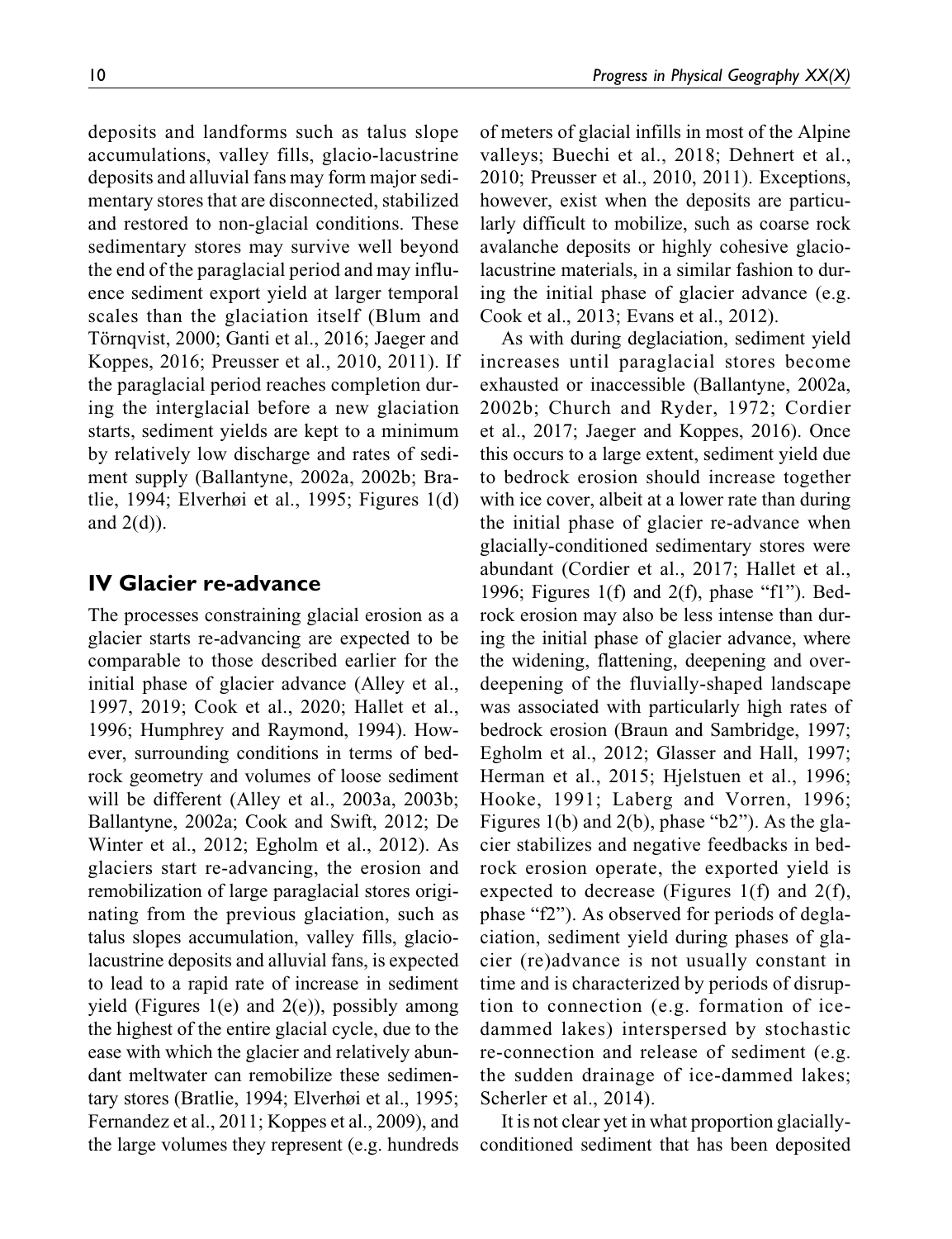during a given glacier cycle will be reworked by a subsequent phase of glacier re-advance. Recent efforts to core and to date Quaternary glacially-conditioned sediment have shown that sediment could persist through multiple glacial cycles in some instances (e.g. Buechi et al., 2018; Dehnert et al., 2010; Preusser et al.,  $2010$ ,  $2011$ ; Figure  $1(f)$ ), which means that glaciers will not systematically erode to bedrock once they re-advance. From the literature, it seems that the conservation of glacially-conditioned sediment over multiple glacial cycles is less likely in trunk valleys as compared to unconfined plateaus or forelands. Glacier pathways may change from one glacial cycle to the other and erosion will tend to be less focused for plateaus and forelands (Buechi et al., 2018; Dehnert et al., 2010; Koppes et al., 2009; Müller, 1999). In addition, the persistence of glacially-conditioned sediment through multiple glacial cycles tends to be favored within overdeepened glacial basins, typically when their altitude lies below stream base level (Preusser et al., 2010, 2011). Major changes in drainage networks (e.g. stream capture; Claude et al., 2019; Willett et al., 2014) have also been found to be an efficient mode of isolating glaciallyconditioned sediment from active processes of transport over the timescales of glacial cycles (Buechi et al., 2018; Dehnert et al., 2010; Preusser et al., 2010, 2011). The depth at which a re-advancing glacier will erode previously deposited sediment is also likely to depend on the magnitude of the glaciation, in relation to ice-thickness, sliding velocities and glacier erosion laws (Cook et al., 2020; Herman et al., 2015; Koppes et al., 2015).

Yet, the question of the extent to which glacially-conditioned sediment can persist through multiple glacial cycles is still not sufficiently constrained. There is a scarcity of geophysical, core-derived and dated information for Quaternary infills. The conditions required for preservation are poorly understood. The proportion of glacially-conditioned sediment that is stored as compared to being transferred to terminal sinks is poorly known (e.g. Buechi et al., 2018; Dehnert et al., 2010; Preusser et al., 2011). This question not only matters for developing a better understanding of the link between glacial cycles and sediment yield, but also for applied reasons, such as the long-term storage of radioactive waste. It notably affects the potential of dispersion of radio-contaminated sediment in case of excavation of waste repositories.

# **V Sediment yield over glacial cycles: a conceptual model**

Changes in sediment yield during phases of glacier advance, retreat, and re-advance are summarized in the conceptual model proposed in Figures 1 and 2. The main contributions that inspired the proposed conceptual model are summarized in Table S1 of the Supplementary Material. For each phase  $(a)$ – $(f)$  of the glacial cycle presented in Figures 1 and 2, the main driving processes, the most notable publications on the topic, as well as the type of evidence supporting them (i.e. field observation, field data, modelling) are summarized. Table S1 supports the basis of the conceptual model. The model suggests that the phases of transience in glacier mass balance generate enhanced sediment yield at the margin of glaciers, in the early phases of both glacier (re)advance (phases (b) and (e)), and in retreat (phase (c)). Generally, it is the remobilization of loose (glacially-conditioned or not) sediment that is the cause of enhanced sediment yield when a change in glacier mass balance occurs, emphasizing the delay that may arise between sediment production and sediment export (Collins, 1990; De Winter et al., 2012; Delaney et al., 2018; Mair et al., 2002; Perolo et al., 2019; Swift et al., 2005). Periods where bedrock erosion overtakes the remobilization of loose deposits are characterized by intermediate rates of increase in sediment export due to the relative resistance of bedrock as compared with the erosion of loose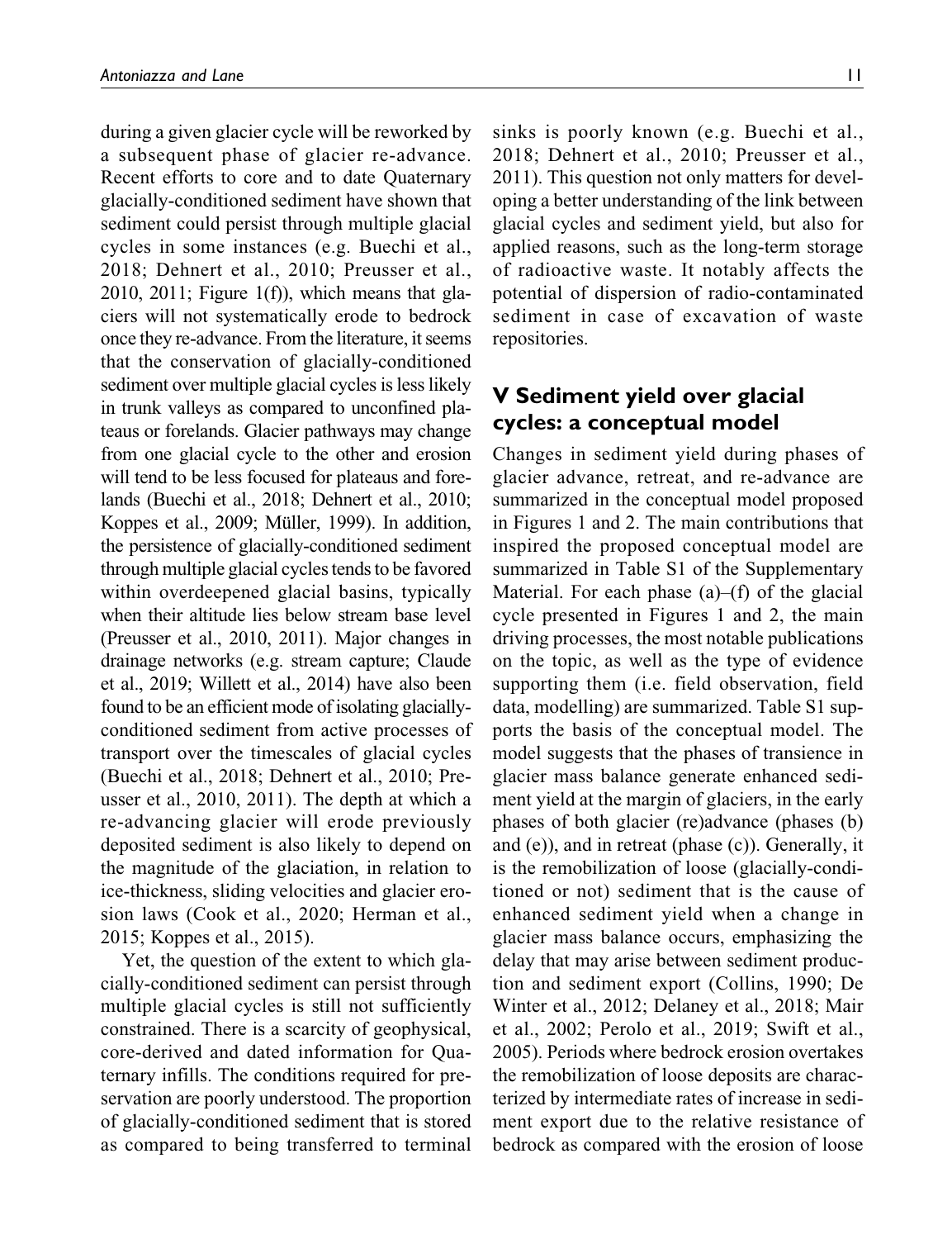**Table 1.** Review of erosion rates that have been measured in a range of glacial settings worldwide. Particular attention has been given to erosion rates measured within the same glacier setting, and which can be associated to one or multiple specific phases (a)–(f) of the conceptual model presented in this paper. All data come from quantitative field datasets, except the modelling results of Egholm et al. (2012).

| Reference                          | Glacier type                   | (a)                                      | (b)                | (c)                                 | (d)                                    | (e)              | (f)                |
|------------------------------------|--------------------------------|------------------------------------------|--------------------|-------------------------------------|----------------------------------------|------------------|--------------------|
| Glasser and Hall<br>(1997)         | Ice sheet<br>(Scotland)        | $0.049$ <sup>1</sup>                     | 0.063 <sup>2</sup> |                                     |                                        | $0.12^{3}$       | 0.095 <sup>3</sup> |
| Hjelstuen et al.<br>(1996)         | Ice sheet<br>(Svalbard)        | $0.037$ <sup>1</sup> $0.57$ <sup>2</sup> |                    |                                     |                                        |                  |                    |
| Laberg and Vorren<br>(1996)        | Ice sheet<br>(Norway)          | 0.1 <sup>1</sup>                         | $0.4^2$            |                                     |                                        |                  |                    |
| Egholm et al. (2012) Alpine        | (modelling <sup>9</sup> )      |                                          | 3.5                |                                     |                                        |                  | $2.8^{2}$          |
| Geirsdóttir et al.<br>(2007)       | Ice sheet (Iceland) 0.05       |                                          | 0.1 <sup>2</sup>   |                                     | 0.063 <sup>5</sup>                     |                  |                    |
| Koppes and<br>Montgomery<br>(2009) | Tidewater<br>(Alaska)          |                                          | $0.8 - 3^2$        | $2 - 8^{4.5}$ 7 - 1000 <sup>7</sup> |                                        |                  |                    |
| Koppes and<br>Montgomery<br>(2009) | Tidewater<br>(Patagonia)       |                                          | $0.7 - 1.12$       | $20 - 70^{7}$                       |                                        |                  |                    |
| Koppes and<br>Montgomery<br>(2009) | Alpine (North<br>America)      |                                          | $0.07 - 0.6^2$     | $0.7 - 14$                          |                                        |                  |                    |
| Delmas et al. (2009)               | Alpine (Pyrenees)              |                                          |                    | $0.6^4$                             | $0.2^5$                                |                  | $0.05^{3}$         |
| Bratlie (1994)                     | Ice sheet<br>(Svalbard)        |                                          |                    | 0.35 <sup>4</sup>                   | 0.12 <sup>5</sup><br>0.03 <sup>5</sup> | $0.2^6$          |                    |
| Elverhøi et al.<br>(1995)          | Ice sheet<br>(Svalbard)        |                                          |                    | 0.36 <sup>4</sup>                   | 0.1 <sup>5</sup>                       | 0.2 <sup>6</sup> |                    |
| Elverhøi et al.<br>(1998)          | Ice sheet<br>(Svalbard)        |                                          |                    | $0.87^{7}$                          | $0.14^{5}$                             | $70^8$           |                    |
| Müller (1999)                      | Alpine (Alps)                  |                                          |                    | 1.69 <sup>4</sup>                   | $1.24^{5}$                             |                  |                    |
| Fernandez et al.<br>(2011)         | Tidewater<br>(Antarctica)      |                                          |                    | 0.1 <sup>4</sup>                    | 0.05 <sup>5</sup>                      |                  |                    |
| Hallet et al. (1996)               | Alpine (Norway)                |                                          |                    | $0.1^{7}$                           |                                        |                  |                    |
| Hallet et al. (1996)               | Alpine (Alps)                  |                                          |                    | $1^7$                               |                                        |                  |                    |
| Hallet et al. (1996)               | Polar (Northern<br>hemisphere) |                                          |                    | 0.01 <sup>7</sup>                   |                                        |                  |                    |
| Hallet et al. (1996)               | Alpine (Alaska)                |                                          |                    | 10 <sup>7</sup>                     |                                        |                  |                    |
| Koppes et al. (2009)               | Tidewater<br>(Andes)           |                                          |                    | $130^7$                             | $65^7$                                 |                  | 10 <sup>6</sup>    |
| Szczuciński et al.<br>(2009)       | Ice sheet<br>(Svalbard)        |                                          |                    | $3.9^{7}$                           |                                        |                  | $0.8^{6}$          |
| Fernandez et al.<br>(2011)         | Tidewater<br>(Patagonia)       |                                          |                    | 29.31 <sup>7</sup>                  | $0.52^{5}$                             | $5.34^{6}$       |                    |
| Koppes and Hallet<br>(2006)        | Tidewater<br>(Alaska)          |                                          |                    | $28^{7}$                            | 9 <sup>5</sup>                         |                  |                    |

*(continued)*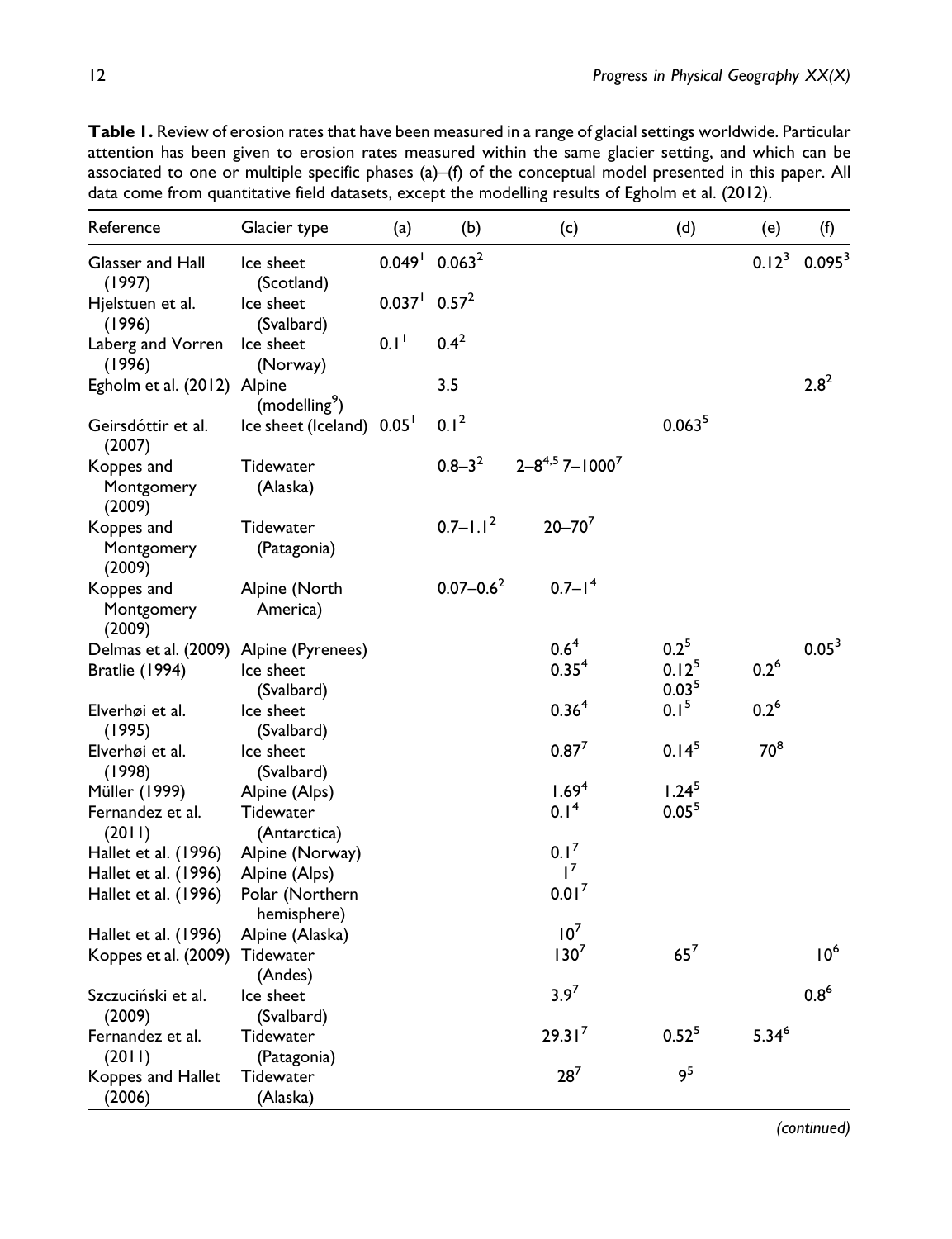**Table 1.** (continued)

| Reference                      | Glacier type          | (a) | (b) | (C) | (d) | (e)               | (f)    |
|--------------------------------|-----------------------|-----|-----|-----|-----|-------------------|--------|
|                                |                       |     |     |     |     |                   |        |
| Nolan et al. (1995)            | Tidewater<br>(Alaska) |     |     |     |     | 3000 <sup>8</sup> |        |
| Humphrey and<br>Raymond (1994) | Tidewater<br>(Alaska) |     |     |     |     |                   | $50^8$ |

Preglacial time: period that is approximately  $> 2.5$  Ma BP.

 $^2$ Initial glacier advance: period that spans approximately 2.5–1 Ma BP.

 $^3$ Last Glacial Maximum (LGM) glacier advance: period that spans approximately 100–20 ka BP.

<sup>4</sup> Early Holocene paraglacial adjustment: period that spans approximately  $\sim$  20–12 ka BP.<br><sup>5</sup> Medium Holocene paraglacial adjustment: period that spans approximately  $\sim$  12–2.5 ka

<sup>5</sup>Medium Holocene paraglacial adjustment: period that spans approximately  $\sim$  12–2.5 ka BP.

<sup>6</sup> Late Holocene climate degradation (including Little Ice Age glacier re-advance): period that spans  $\sim$  2.5 ka BP–year 1850.

<sup>7</sup>Little Ice Age paraglacial adjustment: period that spans  $\sim$  1850–present.<br><sup>8</sup>Post Little Ice Age glacier re-advance

<sup>8</sup>Post Little Ice Age glacier re-advance.

 $^9$ Simulation of the glacial erosion of a fluvially-shaped landscape. Erosion rates tend to decrease at each glaciation with the progressive widening, flattening, deepening and overdeepening of the fluvial relief.

sediment (phases "b2" and "f1"). There is, however, the exception of the initial phase of glacier advance (phase "b1"), where the widening, flattening, deepening and overdeepening of fluvially-shaped landscapes may lead to higher rates of bedrock erosion. Negative feedbacks in bedrock erosion may also reduce erosion rates (phases "b3" and "f2"), as long as the glacier does not access new areas of the bed with higher erodibility. Late phases of deglaciation, when glacially-conditioned sedimentary sources are either exhausted, stabilized or disconnected from active processes of transfer, are characterized by the lowest sediment yields of the entire glacial cycle (period (d)).

Field data to assess the proposed conceptual model or to ascribe quantitative detail are unfortunately scarce in the literature. Whilst many erosion rates have been reported over a wide range of glacier settings worldwide (Alley et al., 2019; Bogen, 1996; Cook et al., 2020; Delmas et al., 2009; Hallet et al., 1996; Koppes et al., 2015), few can be specifically related to the different phases presented in this conceptual model. Erosion rates during periods of deglaciation under current climatic conditions have been better quantified, while periods of glacier (re)advance are much less welldocumented (Jaeger and Koppes, 2016; Koppes and Montgomery, 2009). Datasets that attempt to quantify within the same glacier system subsequent phases of glacier advance, retreat and re-advance are even less common. Yet, they may be more informative for supporting the conceptual model presented in this paper because changes in erosion rates can be directly compared to each other between phases of glacier advance, retreat and readvance. Such comparison may not be sensible between different glacier settings due to the expected fivefold variation in erosion rates (Bogen, 1996; Cook et al., 2020; Delmas et al., 2009; Hallet et al., 1996).

In Table 1, we report erosion rates found in the literature that could be specifically associated to one of the six phases (a)–(f) identified in the conceptual model presented in this paper. In general, we retained publications that presented, for the same glacial setting, erosion rates associated with two or more phases of the glacial cycle (a)–(f), so that they could directly be compared to each other. In some instances, we reported erosion rates for a unique period of the glacial cycle, either because they were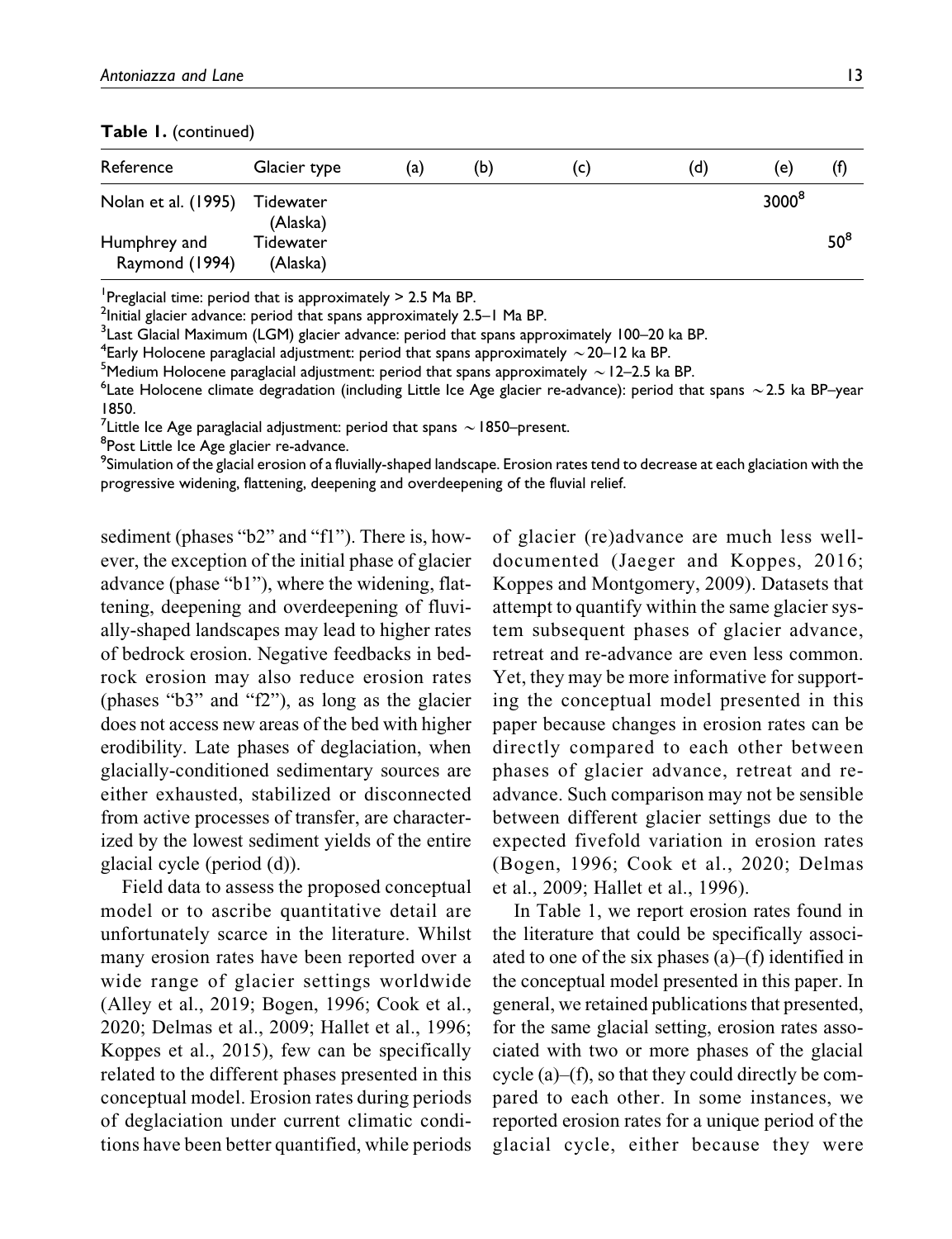representative of a broad range of glacier systems (e.g. numbers in Hallet et al., 1996), or because they were particularly insightful regarding the conceptual model (e.g. numbers in Humphrey and Raymond, 1994; Nolan et al., 1995). All reported erosion rates are based on field datasets (e.g. glacial stream gauging, sedimentological sequences, dating of Quaternary infills), except the modelling exercise by Egholm et al. (2012). Note also that following the argument presented in this paper, the reported erosion rates should be considered as an exported volume of material per unit time comprising a mix of bedrock erosion and reworking of loose sediment (glacial and nonglacial), and not as bedrock erosion only.

Over the last 2.5 Ma, several major glaciations took place at the Earth surface with a periodicity of  $\sim$  50–100 ka (Bingham et al., 2010; Ehlers et al., 2018; Fischer et al., 2015; Patterson et al., 2014), but current knowledge does not permit reconstruction of erosion rates for every specific phase of glacier advance, retreat and readvance, notably because much evidence of former glaciations has been eroded by subsequent glacial cycles (Buechi et al., 2018; Cordier et al., 2017; Dehnert et al., 2010; Jaeger and Koppes, 2016). The phases that are best documented in the literature in terms of erosion rates are (i) the pre-glacial period, which spans a period earlier than the Pleistocene glaciations (> 2.5 Ma); (ii) the initial Pleistocene glacier advance over a fluvially-shaped landscape  $(\sim 2.5-1$  Ma BP); (iii) the "Last Glacial Maximum" (LGM) glaciation ( $\sim$ 100–20 ka BP); (iv) the early Holocene paraglacial adjustment  $({\sim}20-12$  ka BP); (v) the middle Holocene paraglacial adjustment (12–2.5 ka BP); (vi) the late Holocene climate degradation, including the Little Ice Age (LIA) glacier re-advance (2.5 ka BP–year 1850); (vii) the LIA paraglacial adjustment (1850–present); and (viii) short, post-LIA phases of glacier re-advance (1850–present). Note that available datasets do not allow us to make a quantitative distinction between the different rates of erosion suggested in the subphases "b1"–"b3" and "f1"–"f2" (Figures  $1(b)$ ) and 2(b), (f)) and so we merged them together in Table 1 as phase (b) and phase (f), respectively.

However scarce they are, erosion rates reported in the literature within the same glacier setting for different phases of the glacial cycle (a)–(f) do generally align with the proposed conceptual model. Regarding phase (a), evidence of erosion rates 4–15 times greater between pre-glacial periods and initial glacier advance (phase (b)) have been reported (Geirsdóttir et al., 2007; Glasser and Hall, 1997; Hjelstuen et al., 1996; Laberg and Vorren, 1996). The modelling by Egholm et al. (2012) also confirms 20% higher glacial erosion rates during the initial phase of glacier advance (phase (b)) as compared to subsequent glaciations (phase (f)), likely due to the widening, flattening, deepening and overdeepening of the previously fluvially-shaped landscape. However, the field evidence of Glasser and Hall (1997) shows that later phases of glacier advance (phase (f)) can produce higher erosion rates than the initial phase of glacier advance (phase (b)), which may also be due to higher intensity of glaciation taking place in a given glacier setting.

Matching the conceptual model, multiple datasets have also recorded an enhanced sediment yield in the transition between late glacier (re)advance (phases (b) and (f)) and early deglaciation (phase (c)), of a factor between 5 and 13. This has notably been measured at the beginning of the LGM paraglacial adjustment (Delmas et al., 2009; Koppes and Montgomery, 2009), and at the beginning of the LIA paraglacial adjustment (Koppes et al., 2009; Szczuciński et al., 2009). Evidence of a reduction in sediment yield at a later phase of the paraglacial adjustment (phase (d)) by a factor between 2 and 12 has also been reported. This notably concerns erosion rates measured during the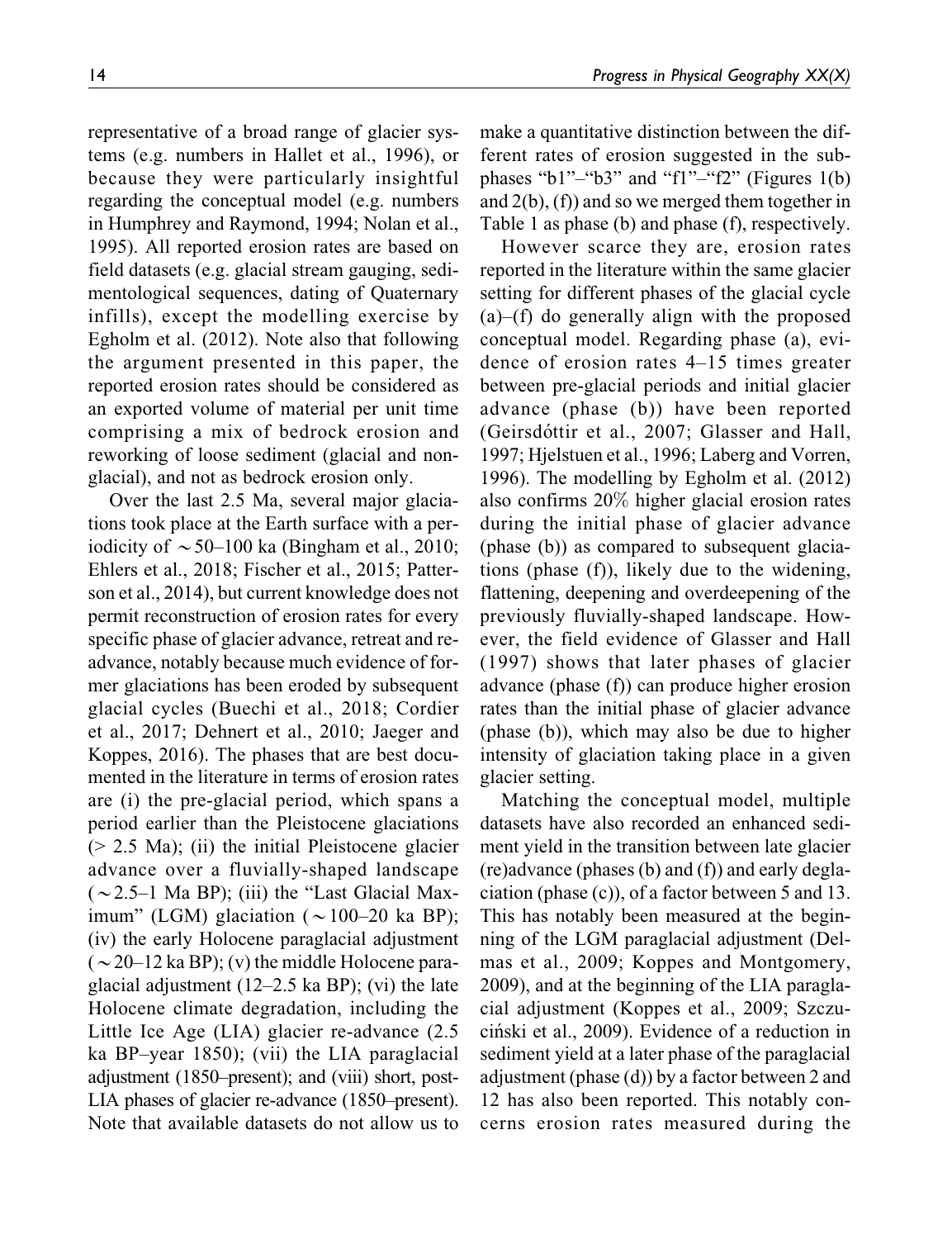Holocene paraglacial adjustment (Bratlie, 1994; Delmas et al., 2009; Elverhøi et al., 1995; Fernandez et al.,  $2011$ ; Müller, 1999) and the post-LIA paraglacial adjustment (Koppes et al., 2009). Enhanced sediment yield in the early phases of glacial re-advance (phase (e)) by a factor between 2 and 80 has also been reported in at least three instances: during the LGM glacial re-advance (Glasser and Hall, 1997), during the late Holocene climate degradation (Bratlie, 1994; Elverhøi et al., 1995; Fernandez et al., 2011) and during post-glacial LIA glacier readvance (Elverhøi et al., 1998). Extremely high erosion rates (50–3000 mm  $y^{-1}$ ) have been measured for recent glacier re-advance over unconsolidated glacially-conditioned sediment (Elverhøi et al., 1998; Humphrey and Raymond, 1994; Koppes and Montgomery, 2009; Nolan et al., 1995). A reduction of 20% in erosion rates between early (phase "f1") and later phases of glacier re-advance (phase "f2") has also been reported (Glasser and Hall, 1997).

The erosion rates reported in Table 1 tend to align in many instances with the conceptual model presented in this paper. However, the scarcity of datasets measuring erosion rates within the same glacier setting during subsequent phases of glacier advance, retreat and re-advance precludes generalization of precise quantitative ratios between those phases, and the diversity of glacier settings and glaciations makes the sediment yield rates presented in the conceptual model of Figures 1 and 2 likely to be variable, such as seen in the diversity of reported erosion rate ratios between the different phases (a)-(f) of the conceptual model. Furthermore, it is probable that not every glacier setting and glacial cycle align to the proposed conceptual model. As such, the conceptual model presented in this paper should be perceived as a general tool to interpret temporal variations in sediment yield throughout glacial cycles, and not a precise predictive model. Sediment yield rates are likely to vary significantly (i) between different glacier settings within a glacial cycle and (ii) between different glacial cycles in the same glacier setting.

Previous research has shown that there is a fivefold variation in absolute erosion rates between different glacier settings worldwide (e.g. Alpine temperate glacier, ice sheets, ice caps, cold-bedded polar glaciers, tidewater glaciers; Bogen, 1996; Cook et al., 2020; Delmas et al., 2009; Hallet et al., 1996; Table 1), notably due to changes in the processes responsible for glacier erosion (e.g. topographic context, sliding velocities, flushing of the products of bedrock erosion by meltwater). Such differences in behavior are likely to drive considerable variability in the rates and feedbacks presented in the conceptual model of Figures 1 and 2. However, as long as a glacier erodes its bed to some extent (i.e. the exception of few polar systems; Lowell et al., 2013), we still expect the major phases of enhanced (sediment pulses) and reduced (sediment hiatuses) sediment yield to take place during the same phases of the conceptual model presented in this paper, across a variety of glacier settings and glaciations. Therefore, whilst absolute erosion rates are likely to vary considerably between different glacier settings and glaciations, the relative range of variations between the different phases of enhanced and reduced sediment yield are supposed to be comparable. However, the extent to which the conceptual model presented in this paper can be extended to a wide range of glacier settings and glaciation needs more field datasets and modelling exercises to be validated.

### **VI Implications for research**

Despite the number of publications that have related glacier growth and decay to sediment yield (Ballantyne, 2002a; Church and Ryder, 1972; Cook et al., 2020; Cordier et al., 2017; Delmas et al., 2009; Ganti et al., 2016; Herman et al., 2013, 2015; Jaeger and Koppes, 2016; Munack et al., 2014), there is still debate within the community and future research may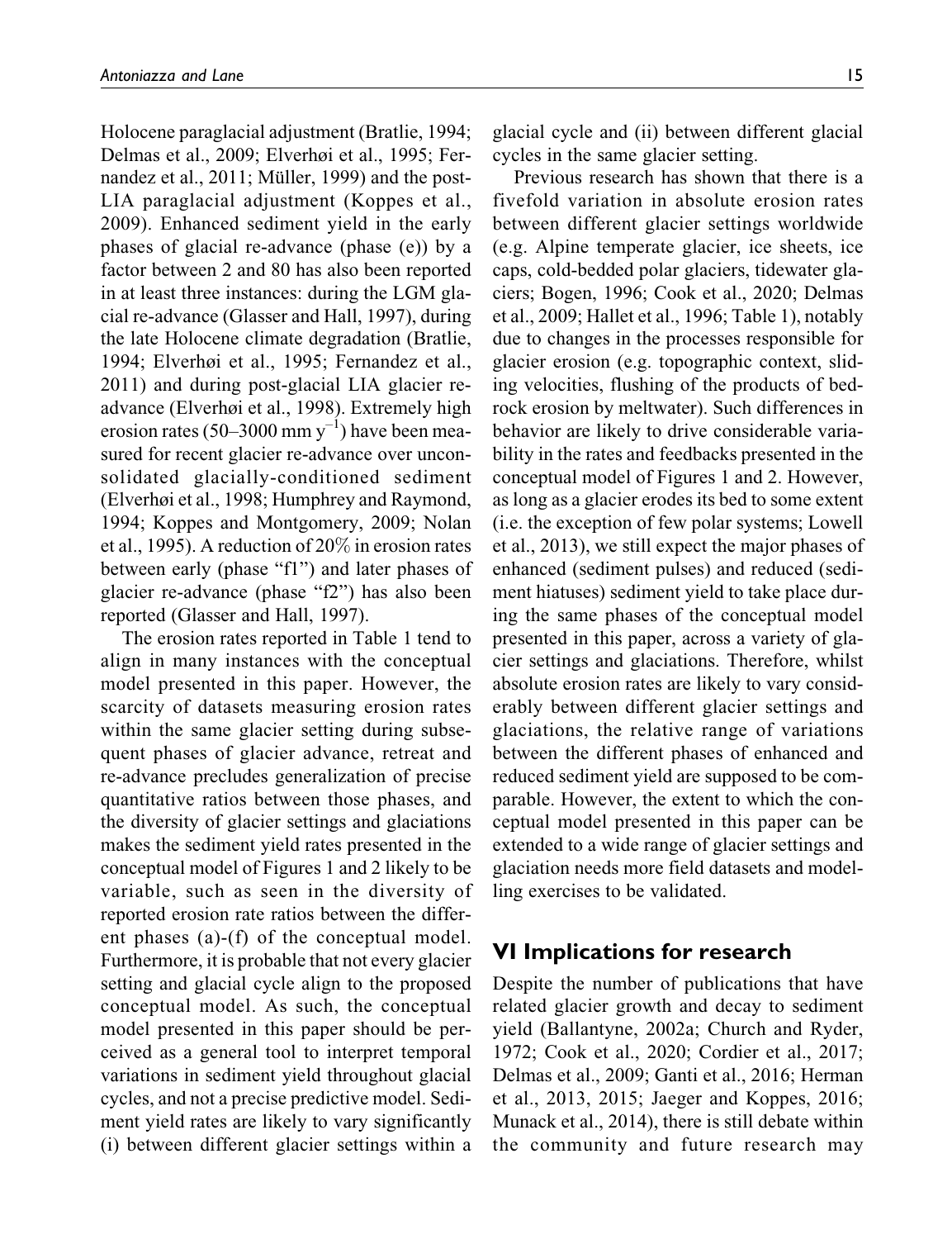challenge the ideas of the conceptual model presented in this paper. The basic processes that drive glacier erosion and subglacial sediment export are still partially unknown. Notable examples include the negative feedbacks in glacial erosion that tend to stabilize the glacier bed (Alley et al., 2003a, 2003b, 2019; Hooke, 1991), the way meltwater can access and entrain sediment at the glacier bed (Alley et al., 1997, 2019; Perolo et al., 2019; Swift et al., 2002, 2005) and the respective contribution to sediment budgets of englacial versus subglacial fluvial sediment transport both below and at the margins of glaciers (Cook et al., 2020; Fenn, 1987; Harbor and Warburton, 1993; Swift et al., 2018; Warburton, 1990). In addition, the extent to which the products of glacial erosion can be transiently stored beneath glaciers is poorly constrained and requires more attention, whether through geophysical surveys of the subglacial sedimentary cover of current glaciers (e.g. seismic inversion; Killingbeck et al., 2019), dating of subglacial sediment series (Buechi et al., 2018; Dehnert et al., 2010), modelling of subglacial sediment transport (e.g. Beaud et al., 2018; Delaney et al., 2019) or adopting new methods for tracking sediment particles through the subglacial zone (e.g. Gimbert et al., 2016; Mao et al., 2017).

Assuming that transient storage of sediment takes place, to some extent, beneath glaciers, delayed response between bedrock erosion and sediment export may arise. In this context, we may question the extent to which bedrock erosion rates can be estimated directly from sediment yields measured at glacier outlets (Collins, 1990; Delaney et al., 2018; Harbor and Warburton, 1993; Mair et al., 2002; Perolo et al., 2019). This issue may be more problematic if only the suspended load is measured (e.g. Delmas et al., 2009; Hallet et al., 1996; Herman et al., 2015; Hinderer et al., 2013), especially given that bedload transport has been estimated to represent from 30% to 70% of the sediment budget of glacier-fed streams (Gurnell, 1987; Hinderer et al., 2013; Turowski et al., 2010). Research that measures simultaneously both the suspended and bedload discharge of glaciers (e.g. Perolo et al., 2019) is scarce in the literature and more attention should be given to acquiring such data. We stress the need to consider the type (bedload/suspended load) and the origin of materials (bedrock or reworked glacial/nonglacial sediment) when relating measured sediment export from glaciers to erosion rates. It is probable that continued innovation in sediment fingerprinting studies, such as using provenance data, will help considerably (Doncker et al., 2020), and also acoustic (Perolo et al., 2019; Rickenmann, 2017) and seismic (Burtin et al., 2008; Dietze et al., 2019; Gimbert et al., 2019; Roth et al., 2016, 2017) methods for measuring bedload transport.

The timescale of sediment storage below glaciers is similarly poorly known. As the export of glacially-conditioned sediment from glaciers is dependent on both sediment accessibility at the bed, and the transport capacity of ice and meltwater, changes in glacier mass balance are likely to lead to significant variations in sediment export, with both sediment pulses and sediment hiatuses (e.g. Ganti et al., 2016; Figure 2). If there is temporal variability, then biased estimates of erosion rates may result if these are determined over timescales that do not take into account the scales of variability present (Ganti et al., 2016; Koppes and Montgomery, 2009; Munack et al., 2014). For instance, enhanced sediment yield during phases of glacier re-advance may help to explain the inconsistencies that have been observed between Quaternary-averaged erosion rates ( $\sim$  2  $\times$  10<sup>6</sup> years) and Holocene-averaged erosion rates  $(\sim 2 \times 10^4$  years) due to the occurrence of a high-magnitude sedimentary pulse in the early phase of glacier re-advance (Ganti et al., 2016; Koppes and Montgomery, 2009; Munack et al., 2014). In this context, one may challenge the representativeness of the extrapolation to the entire Quaternary of modern glacier erosion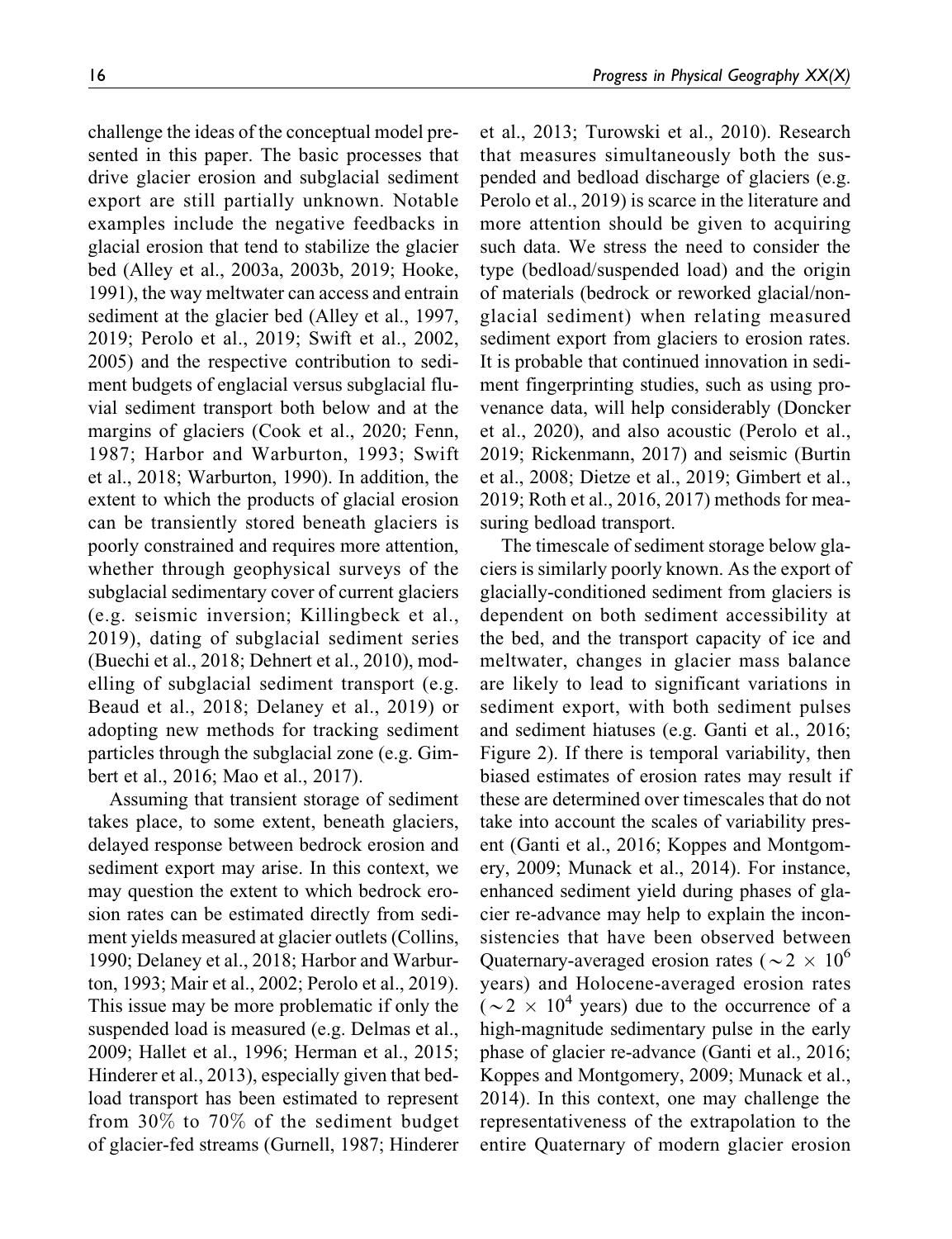rates, because those have been calculated for the current deglaciation, in a period where climatic conditions are out of balance and sediment yields are enhanced (Ballantyne, 2002a; Delmas et al., 2009; Elverhøi et al., 1995; Fenn, 1987; Fernandez et al., 2011; Harbor and Warburton, 1993; Jaeger and Koppes, 2016; Lane et al., 2017). As a consequence, the extrapolation of enhanced erosion rates to long timescales may lead to unrealistic estimates of erosion depth (Fernandez et al., 2011; Koppes and Hallet, 2002, 2006; Koppes et al., 2009).

Quantitative evidence of the link between glacier mass balance and sediment yield is needed, for phases of both glacier retreat and glacier re-advance. For phases of glacier retreat, making use of innovations in glacier remote sensing (Błaszczyk et al., 2019; Gindraux et al., 2017; Immerzeel et al., 2014) in combination with dye-tracing experiments to follow the evolution of the subglacial drainage network (e.g. Mair et al., 2002; Nienow et al., 1998) and a continuous monitoring of sediment transport at the glacier outlet (e.g. Delaney et al., 2018; Gimbert et al., 2016; Mao and Carrillo, 2017; Perolo et al., 2019) would likely increase our understanding of the relationship between glacier mass balance and exported sediment. This knowledge must then be further implemented in numerical models of glacial sediment production and transport during deglaciation (Beaud et al., 2018; De Winter et al., 2012; Egholm et al., 2012; Herman et al., 2015).

Periods of glacier advance are less well documented. Investigating the sedimentological record of glacially-conditioned sediment in terminal sinks may represent an interesting way of better constraining phases of glacier advance and their link to sediment export rates (e.g. Cook and Swift, 2012; Villaseñor et al., 2016). Running numerical models of glacier erosion over current deglaciated landscapes, which are composed of a glacially sculpted bedrock (trunk valleys, overdeepenings) filled by hundreds of meters of glacially-conditioned sediment,

whose geometry is well constrained in certain areas (e.g. Swiss foreland) by geophysical surveys (e.g. Buechi et al., 2018; Preusser et al., 2010), could certainly also provide insight into the relationship between phases of glacier readvance and the exported yield.

Progress in dating techniques has also shown that glacially-conditioned sediment could persist through multiple glacial cycles (e.g. Buechi et al., 2018; Dehnert et al., 2010). Yet, we know very little about the relative proportion of stored and exported material. A better quantification of the proportion of glacially-conditioned sediment that gets stored inland as compared to that which gets transferred to terminal sinks (e.g. continental basins, continental margins) over the course of multiple glacial cycles is needed. A combination of geophysical surveys (e.g. Killingbeck et al., 2019; Preusser et al., 2010) and dating of cores (e.g. Buechi et al., 2018; Dehnert et al., 2010) could better constrain the spatial extent and age of glacially-conditioned sediment stored inland. Comparing those volumes to erosion rates of glaciated areas (e.g. Herman et al., 2013; Hinderer et al., 2013) or to glacially-conditioned sediment deposited in continental margins (e.g. Villaseñor et al., 2016), could allow determination of whether or not the proportion of glacially conditioned sediment stored inland is significant or marginal, which matters, for instance, for quantifying the potential of dispersion into the environment of sediment contaminated during glacial excavation of radioactive waste repositories (e.g. Fischer et al., 2015; Iverson and Person, 2012).

Note also that the erosion rate and duration of the different phases presented in the conceptual model of Figures 1 and 2 is likely to be proportional to the magnitude of a given glaciation. Because the climatic variability of the Quaternary produced glaciations of varying magnitude at various temporal scales (Bingham et al., 2010; Patterson et al., 2014), it is likely that an observed sediment yield actually represents a mixed signal from different glaciations at different stages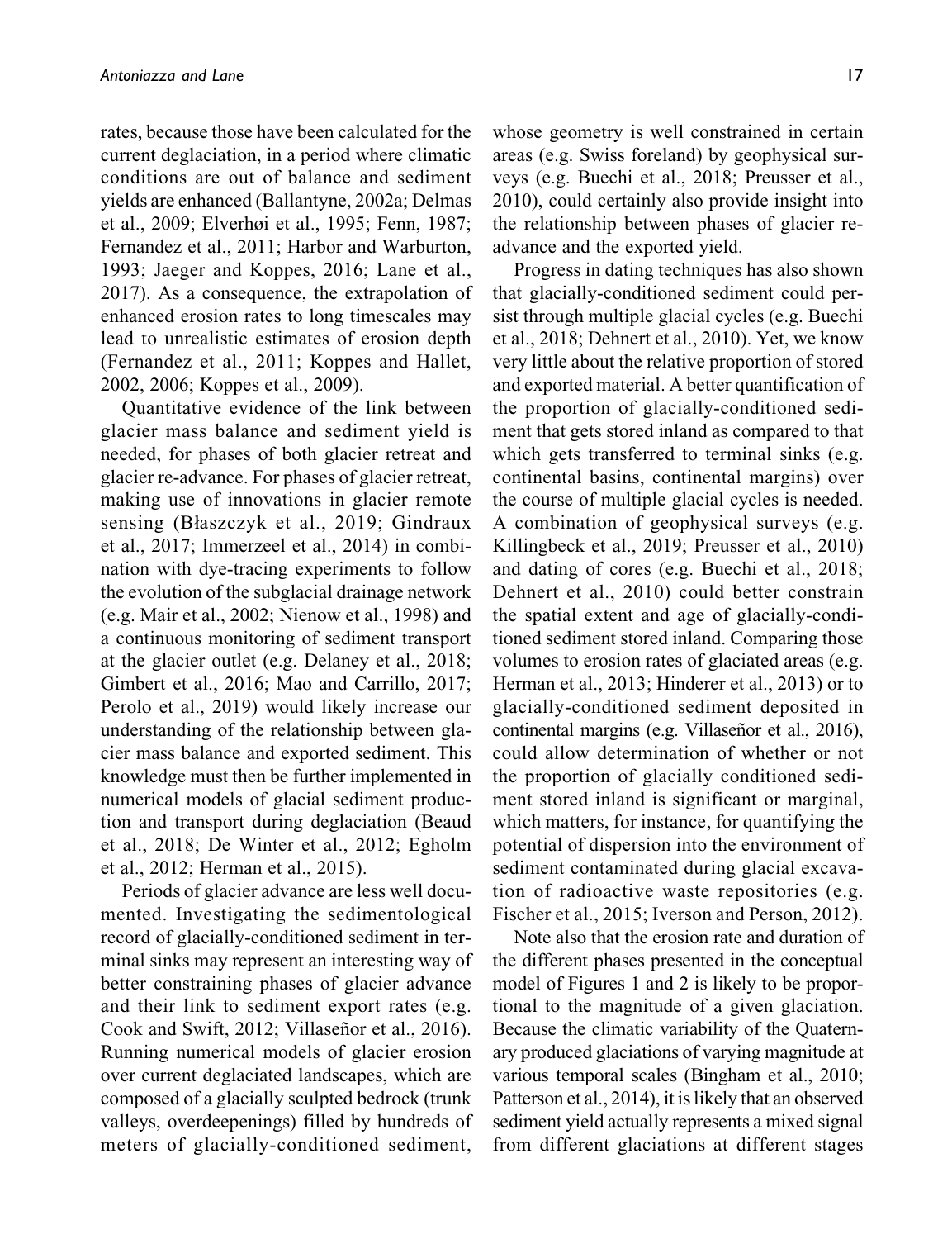of adjustment, which combine together. For instance, the sediment yield that is measured now in Alpine catchments probably originates from a combination of the LIA paraglacial adjustment signal, which is still in an early phase (e.g. Lane et al., 2017; phase (c) in Figures 1, 2 and Table 1), together with the legacy of the LGM paraglacial adjustment signal. The latter is in a later phase of adjustment, but still supplies sediment to some extent through the legacy of glacially-conditioned deposits and landforms, in which processes currently active at the Earth surface may operate (e.g. Ballantyne, 2002a; Church and Ryder, 1972; period (d) in Figures 1, 2 and Table 1). Consequently, the conceptual model of Figures 1 and 2 also provides a key for unravelling the origin of the sediment signal of (de)glaciated landscapes.

Overall, the conceptual model proposed in this paper fills a gap in the literature through synthesizing a continuous scheme of the variation in sediment yield during multiple glacial cycles. This conceptual model may inspire researchers and engineers working with the measurement and modelling of sediment transfers below and at the margin of glaciers, with the interpretation of glacially-conditioned sedimentary records, with the conceptualization of the sediment cascade of glacially-conditioned material through multiple glacial cycles and with the computation of erosion rates within (de)glaciated landscapes.

# **Acknowledgements**

We would like to thank the University of Lausanne and the Swiss National Cooperative for the Disposal of Radioactive Waste (NAGRA) for supporting this work, in particular Dr Urs Fischer and Dr Angela Landgraf. We thank Marius Buechi, Michael Schwenk and Maxime Capt for their fruitful discussion. We are very grateful to reviewers Simon Cook and Darrel Swift for the constructive, detailed and thoughtful comments on previous versions of this paper. We thank Louise Bracken for handling the editorial work around the manuscript.

### **Declaration of conflicting interests**

The author(s) declared no potential conflicts of interest with respect to the research, authorship, and/or publication of this article.

## **Funding**

The author(s) disclosed receipt of the following financial support for the research, authorship, and/or publication of this article: SL recognizes support from Swiss National Science Foundation (grant number 200021\_188734).

# **ORCID iD**

Gilles Antoniazza  $\bullet$  [https://orcid.org/0000-0002-](https://orcid.org/0000-0002-0394-3237) [0394-3237](https://orcid.org/0000-0002-0394-3237)

### **Supplemental material**

Supplemental material for this article is available online.

### **References**

- Acosta VT, Schildgen TF, Clarke BA, et al. (2015) Effect of vegetation cover on millennial-scale landscape denudation rates in East Africa. Lithosphere 7: 408–420.
- Alley RB, Cuffey KM, Evenson EB, et al. (1997) How glaciers entrain and transport basal sediment: Physical constraints. Quaternary Science Reviews 16: 1017–1038.
- Alley RB, Cuffey KM and Zoet LK (2019) Glacial erosion: Status and outlook. Annals of Glaciology 60: 1–13.
- Alley RB, Lawson DE, Larson GJ, et al. (2003a) Stabilizing feedbacks in glacier-bed erosion. Nature 424: 758.
- Alley RB, Lawson DE, Evenson EB, et al. (2003b) Sediment, glaciohydraulic supercooling, and fast glacier flow. Annals of Glaciology 36: 135–141.
- Baewert H and Morche D. (2014) Coarse sediment dynamics in a proglacial fluvial system (Fagge River, Tyrol). Geomorphology, Sediment Flux and Sediment Budget Studies in Cold Environments: New Approaches and Techniques 218: 88–97. DOI: 10.1016/j. geomorph.2013.10.021
- Ballantyne CK (2002a) Paraglacial geomorphology. Quaternary Science Reviews 21: 1935–2017.
- Ballantyne CK (2002b) A general model of paraglacial landscape response. The Holocene 12: 371–376.
- Beaud F, Flowers GE and Venditti JG (2016) Efficacy of bedrock erosion by subglacial water flow. Earth Surface Dynamics 4: 125–145.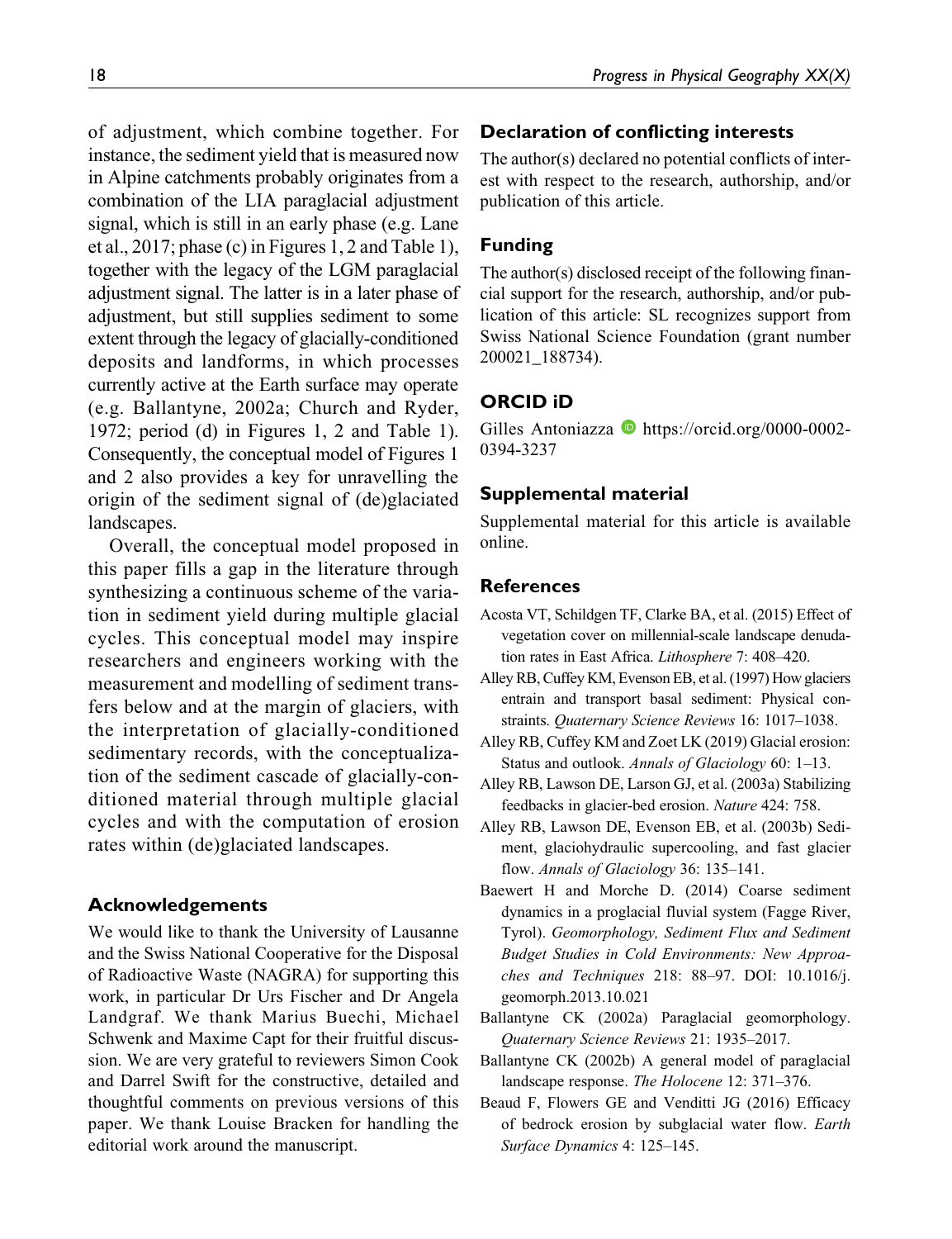- Beaud F, Flowers GE and Venditti JG (2018) Modeling sediment transport in ice-walled subglacial channels and its implications for esker formation and proglacial sediment yields. Journal of Geophysical Research: Earth Surface 123: 3206–3227.
- Beylich AA, Laute K, Liermann S, et al. (2009) Subrecent sediment dynamics and sediment budget of the braided sandur system at Sandane, Erdalen (Nordfjord, Western Norway). Norsk Geografisk Tidsskrift – Norwegian Journal of Geography 63: 123–131.
- Beylich AA, Laute K and Storms JEA (2017) Contemporary suspended sediment dynamics within two partly glacierized mountain drainage basins in western Norway (Erdalen and Bødalen, inner Nordfjord). Geomorphology, Sediment Cascades in Cold Climate Geosystems 287: 126–143.
- Bingham RG, King EC, Smith AM, et al. (2010) Glacial geomorphology: Towards a convergence of glaciology and geomorphology. Progress in Physical Geography: Earth and Environment 34: 327–355.
- Błaszczyk M, Ignatiuk D, Grabiec M, et al. (2019) Quality assessment and glaciological applications of digital elevation models derived from space-borne and aerial images over two tidewater glaciers of southern Spitsbergen. Remote Sensing 11: 1121.
- Blum MD and Törnqvist TE (2000) Fluvial responses to climate and sea-level change: A review and look forward. Sedimentology 47: 2–48.
- Bogen J (1996) Erosion rates and sediment yields of glaciers. Annals of Glaciology 22: 48–52.
- Bogen J (1989) Glacial sediment production and development of hydro-electric power in glacierized areas. Annals of Glaciology 13: 6–11. DOI: 10.3189/ S0260305500007539
- Bogen J, Xu M and Kennie P (2015) The impact of proglacial lakes on downstream sediment delivery in Norway. Earth Surface Processes and Landforms 40: 942–952.
- Bosson J-B, Deline P, Bodin X, et al. (2015) The influence of ground ice distribution on geomorphic dynamics since the Little Ice Age in proglacial areas of two cirque glacier systems. Earth Surface Processes and Landforms 40: 666–680.
- Bratlie B (1994) Senkvartære sedimenter og glasialhistorie i Van Keulenfjorden, Svalbard. Master's Thesis, Universitetet i Oslo, Norway.
- Braun J and Sambridge M (1997) Modelling landscape evolution on geological time scales: A new method based

on irregular spatial discretization. Basin Research 9: 27–52.

- Buechi MW, Graf HR, Haldimann P, et al. (2018) Multiple Quaternary erosion and infill cycles in overdeepened basins of the northern Alpine foreland. Swiss Journal of Geosciences 111: 133–167.
- Burtin A, Bollinger L, Vergne J, et al. (2008) Spectral analysis of seismic noise induced by rivers: A new tool to monitor spatiotemporal changes in stream hydrodynamics. Journal of Geophysical Research: Solid Earth 113(B5).
- Carrivick JL, Geilhausen M, Warburton J, et al. (2013) Contemporary geomorphological activity throughout the proglacial area of an alpine catchment. Geomorphology, Sediment Sources, Source-to-Sink Fluxes and Sedimentary Budgets 188: 83–95. DOI: 10.1016/j. geomorph.2012.03.029
- Carrivick JL and Heckmann T (2017) Short-term geomorphological evolution of proglacial systems. Geomorphology, Sediment Cascades in Cold Climate Geosystems 287: 3–28.
- Cassotto R, Fahnestock M, Amundson JM, et al. (2019) Nonlinear glacier response to calving events, Jakobshavn Isbræ, Greenland. Journal of Glaciology 65: 39–54.
- Cavalli M, Heckmann T and Marchi L (2019) Sediment connectivity in proglacial areas. In: Heckmann T and Morche D (eds) Geomorphology of Proglacial Systems: Landform and Sediment Dynamics in Recently Deglaciated Alpine Landscapes, Geography of the Physical Environment. Cham: Springer International Publishing, 271–287.
- Church M and Ryder JM (1972) Paraglacial sedimentation: a consideration of fluvial processes conditioned by glaciation. Geological Society of America Bulletin 83: 3059–3072.
- Church M and Slaymaker O (1989) Disequilibrium of Holocene sediment yield in glaciated British Columbia. Nature 337: 452.
- Claude A, Akçar N, Ivy-Ochs S, et al. (2019) Changes in landscape evolution patterns in the northern Swiss Alpine Foreland during the mid-Pleistocene revolution. GSA Bulletin 131: 2056–2078.
- Cohen D, Gillet-Chaulet F, Haeberli W, et al. (2018) Numerical reconstructions of the flow and basal conditions of the Rhine glacier, European Central Alps, at the Last Glacial Maximum. The Cryosphere 12: 2515–2544.
- Collins DN (1990) Seasonal and annual variations of suspended sediment transport in meltwaters draining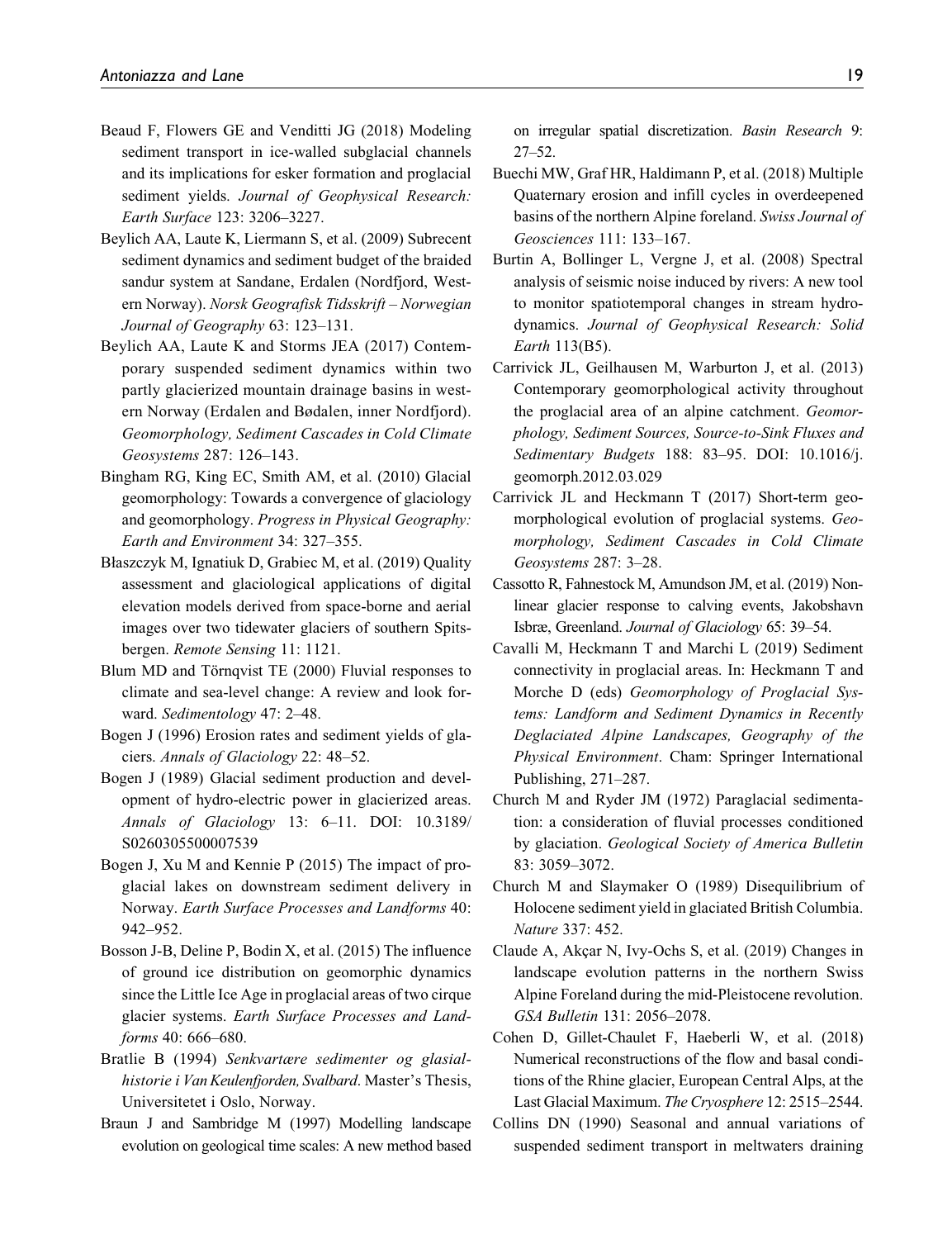from an Alpine glacier. In: Hydrology in Mountainous Regions I: Hydrological Measurements; the Water Cycle. 193: 439–446.

- Cook SJ and Swift DA (2012) Subglacial basins: Their origin and importance in glacial systems and landscapes. Earth-Science Reviews 115: 332–372.
- Cook SJ, Knight PG, Waller RI, et al. (2007) The geography of basal ice and its relationship to glaciohydraulic supercooling: Svínafellsjökull, southeast Iceland. Quaternary Science Reviews 26: 2309–2315.
- Cook SJ, Porter PR and Bendall CA (2013) Geomorphological consequences of a glacier advance across a paraglacial rock avalanche deposit. Geomorphology 189: 109–120.
- Cook SJ, Robinson ZP, Fairchild IJ, et al. (2010) Role of glaciohydraulic supercooling in the formation of stratified facies basal ice: Svínafellsjökull and Skaftafellsjökull, southeast Iceland. Boreas 39: 24–38.
- Cook SJ, Swift DA, Kirkbride MP, et al. (2020) The empirical basis for modelling glacial erosion rates. Nature Communications 11: 759.
- Copland L, Harbor J, Gordon S, et al. (1997) The use of borehole video in investigating the hydrology of a temperate glacier. Hydrological Processes 11: 211–224.
- Cordier S, Adamson K, Delmas M, et al. (2017) Of ice and water: Quaternary fluvial response to glacial forcing. Quaternary Science Reviews, Quaternary Fluvial Archives: Advances from the First 20 Years of FLAG (the Fluvial Archives Group) 166: 57–73.
- Cossart E and Fort M (2008) Sediment release and storage in early deglaciated areas: Towards an application of the exhaustion model from the case of Massif des Ecrins (French Alps) since the Little Ice Age. Norsk Geografisk Tidsskrift – Norwegian Journal of Geography 62: 115–131.
- Cossart E, Braucher R, Fort M, et al. (2008) Slope instability in relation to glacial debuttressing in alpine areas (Upper Durance catchment, southeastern France): Evidence from field data and 10Be cosmic ray exposure ages. Geomorphology, Paraglacial Geomorphology: Processes and Paraglacial Context 95: 3–26.
- Costa A, Molnar P, Stutenbecker L, et al. (2018) Temperature signal in suspended sediment export from an Alpine catchment. Hydrology and Earth System Sciences 22: 509–528.
- Cowton T, Nienow P, Bartholomew I, et al. (2012) Rapid erosion beneath the Greenland ice sheet. Geology 40: 343–346.
- Creyts TT and Clarke GKC (2010) Hydraulics of subglacial supercooling: Theory and simulations for clear water flows. Journal of Geophysical Research: Earth Surface 115: 1–21.
- Creyts TT, Clarke GKC and Church M (2013) Evolution of subglacial overdeepenings in response to sediment redistribution and glaciohydraulic supercooling. Journal of Geophysical Research: Earth Surface 118(2): 423–446.
- Cruden DM and Hu XQ (1993) Exhaustion and steady state models for predicting landslide hazards in the Canadian Rocky Mountains. Geomorphology 8: 279–285.
- Cuffey K and Alley RB (1996) Is erosion by deforming subglacial sediments significant? (Toward till continuity). Annals of Glaciology 22: 17–24.
- Cuffey KM, Conway H, Gades AM, et al. (2000) Entrainment at cold glacier beds. Geology 28: 351–354.
- Davies TRH, Smart CC and Turnbull JM (2003) Water and sediment outbursts from advanced Franz Josef Glacier, New Zealand. Earth Surface Processes and Landforms 28: 1081–1096.
- Davison BJ, Sole AJ, Livingstone SJ, et al. (2019) The influence of hydrology on the dynamics of landterminating sectors of the Greenland ice sheet. Frontiers in Earth Science 7: 10.
- De Winter IL, Storms JEA and Overeem I (2012) Numerical modeling of glacial sediment production and transport during deglaciation. Geomorphology 167–168: 102–114.
- Dehnert A, Preusser F, Kramers JD, et al. (2010) A multidating approach applied to proglacial sediments attributed to the Most Extensive Glaciation of the Swiss Alps. Boreas 39: 620–632.
- Delaney I, Bauder A, Werder M, et al. (2018) Regional and annual variability in subglacial sediment transport by water for two glaciers in the Swiss Alps. Frontiers in Earth Science 6: 175.
- Delaney I, Werder MA and Farinotti D (2019) A numerical model for fluvial transport of subglacial sediment. Journal of Geophysical Research: Earth Surface 124: 2197–2223.
- Delmas M, Calvet M and Gunnell Y (2009) Variability of Quaternary glacial erosion rates – A global perspective with special reference to the Eastern Pyrenees. Ouaternary Science Reviews 28: 484–498.
- Dietze M, Lagarde S, Halfi E, et al. (2019) Joint sensing of bedload flux and water depth by seismic data inversion. Water Resources Research 55: 9892–9904.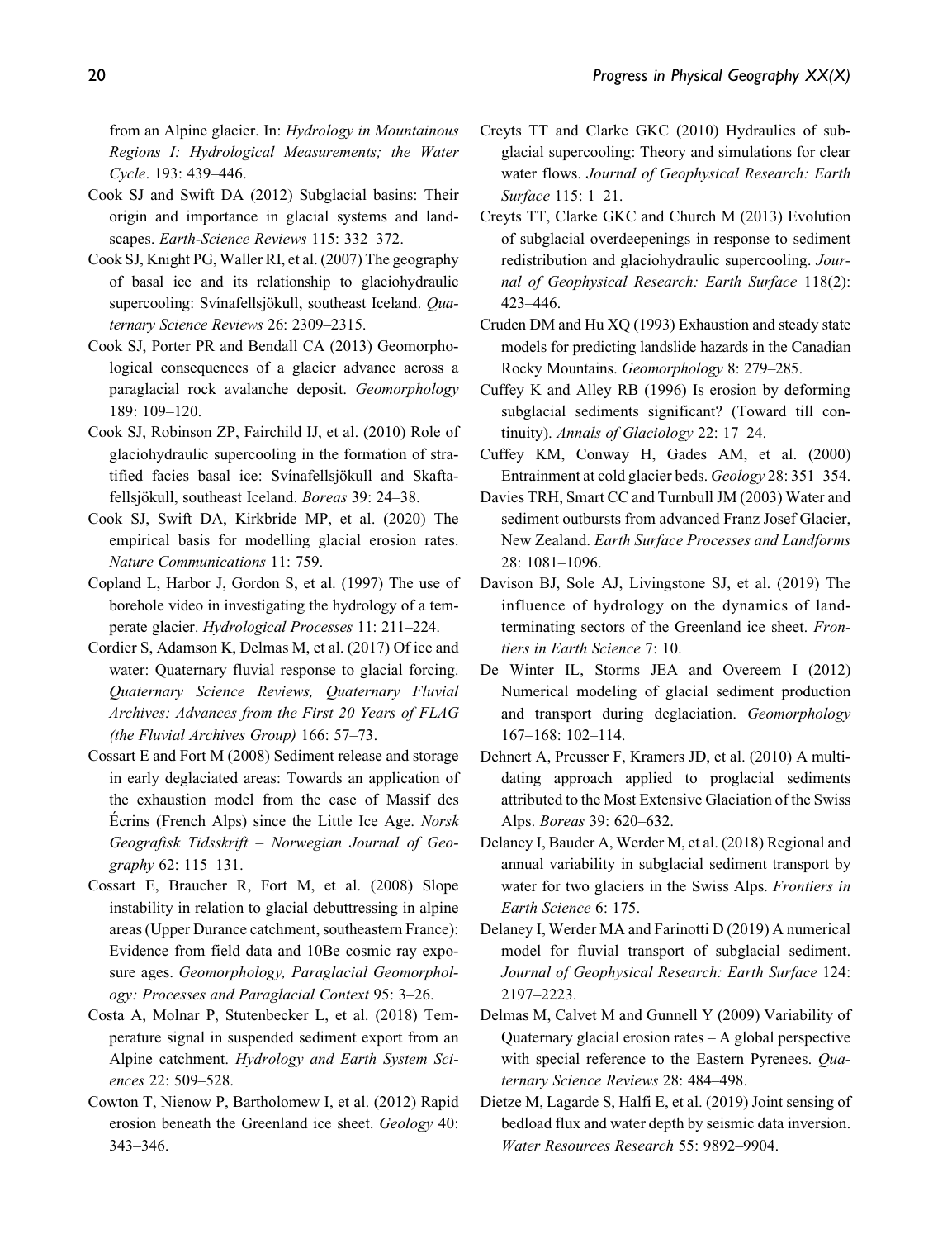- Doncker FD, Herman F and Fox M (2020) Inversion of provenance data and sediment load into spatially varying erosion rates. Earth Surface Processes and Landforms 45: 3879–3901. DOI: 10.1002/esp.5008
- Egholm DL, Pedersen VK, Knudsen MF, et al. (2012) Coupling the flow of ice, water, and sediment in a glacial landscape evolution model. Geomorphology 141–142: 47–66.
- Ehlers J, Gibbard PL and Hughes PD (2018) Chapter 4 Quaternary glaciations and chronology. In: Menzies J and van der Meer JJM (eds) Past Glacial Environments. 2nd ed. Elsevier, 77–101.
- Elverhøi A, Hooke RLeB and Solheim A (1998) Late Cenozoic erosion and sediment yield from the Svalbard-Barents Sea region: Implications for understanding erosion of glacierized basins. Quaternary Science Reviews 17: 209–241.
- Elverhøi A, Svendsen JI, Solheim A, et al. (1995) Late Quaternary sediment yield from the high Arctic Svalbard area. The Journal of Geology 103: 1-17.
- Evans DJA, Hiemstra JF, Boston CM, et al. (2012) Till stratigraphy and sedimentology at the margins of terrestrially terminating ice streams: Case study of the western Canadian prairies and high plains. Quaternary Science Reviews 46: 80–125.
- Evans DJA, Phillips ER, Hiemstra JF, et al. (2006) Subglacial till: Formation, sedimentary characteristics and classification. Earth-Science Reviews 78: 115–176.
- Fenn CR (1987) Sediment transfer processes in alpine glacier basins. In: Gurnell AM and Clark MJ (eds) Glacio-Fluvial Sediment Transfer: An Alpine Perspective. New York: John Wiley and Sons, 59–85.
- Fernandez RA, Anderson JB, Wellner JS, et al. (2011) Timescale dependence of glacial erosion rates: A case study of Marinelli Glacier, Cordillera Darwin, southern Patagonia. Journal of Geophysical Research: Earth Surface 16(F1).
- Fischer UH, Bebiolka A, Brandefelt J, Follin S, et al. (2015) Radioactive waste under conditions of future ice ages. In: Haeberli W, Whiteman CA and Shrodern JF (eds) Snow and Ice-Related Hazards, Risks and Disasters. Waltham, MA: Academic Press, pp. 345–393.
- Gabbud C, Micheletti N and Lane SN (2015) Lidar measurement of surface melt for a temperate Alpine glacier at the seasonal and hourly scales. Journal of Glaciology 61: 963–974.
- Ganti V, von Hagke C, Scherler D, et al. (2016) Time scale bias in erosion rates of glaciated landscapes. Science Advances 2: e1600204.
- Gärtner-Roer I and Bast A (2019) (Ground) Ice in the Proglacial Zone. In: Heckmann T and Morche D (eds) Geomorphology of Proglacial Systems: Landform and Sediment Dynamics in Recently Deglaciated Alpine Landscapes, Geography of the Physical Environment. Cham: Springer International Publishing, 85–98.
- Geirsdóttir A, Miller GH and Andrews JT (2007) Glaciation, erosion, and landscape evolution of Iceland. Journal of Geodynamics, Hotspot Iceland 43: 170–186.
- Gimbert F, Fuller BM, Lamb MP, et al. (2019) Particle transport mechanics and induced seismic noise in steep flume experiments with accelerometer-embedded tracers. Earth Surface Processes and Landforms 44: 219–241.
- Gimbert F, Tsai VC, Amundson JM, et al. (2016) Subseasonal changes observed in subglacial channel pressure, size, and sediment transport. Geophysical Research Letters 43: 3786–3794.
- Gindraux S, Boesch R and Farinotti D (2017) Accuracy assessment of digital surface models from unmanned aerial vehicles' imagery on glaciers. Remote Sensing 9: 186.
- Glasser NF and Hall AM (1997) Calculating Quaternary glacial erosion rates in northeast Scotland. Geomorphology 20: 29–48.
- Gurnell AM (1987) Fluvial sediment yield from alpine, glacierized catchments. In: Gurnell AM and Clark MJ (eds) Glacio-Fluvial Sediment Transfer: An Alpine Perspective. New York: John Wiley and Sons, 415–420.
- Hallet B, Hunter L and Bogen J (1996) Rates of erosion and sediment evacuation by glaciers: A review of field data and their implications. Global and Planetary Change 12: 213–235.
- Harbor J and Warburton J (1993) Relative rates of glacial and nonglacial erosion in alpine environments. Arctic and Alpine Research 25: 1–7.
- Hart JK (1995) Subglacial erosion, deposition and deformation associated with deformable beds. Progress in Physical Geography 19(2): 173–191.
- Herman F, Anderson B and Leprince S (2011) Mountain glacier velocity variation during a retreat/advance cycle quantified using sub-pixel analysis of ASTER images. Journal of Glaciology 57: 197–207.
- Herman F, Beyssac O, Brughelli M, et al. (2015) Erosion by an Alpine glacier. Science 350: 193–195.
- Herman F, Seward D, Valla PG, et al. (2013) Worldwide acceleration of mountain erosion under a cooling climate. Nature 504: 423–426.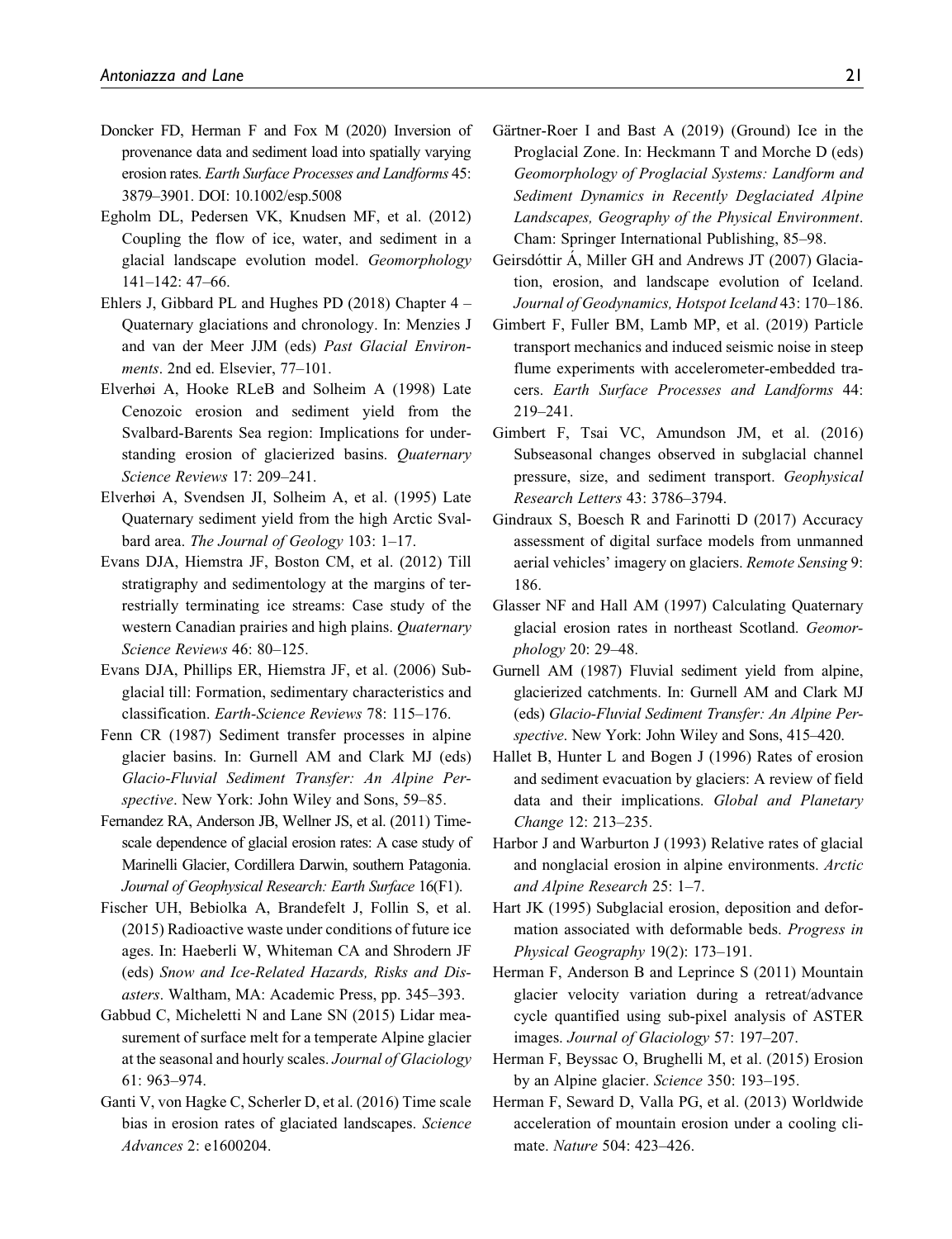- Hinderer M, Kastowski M, Kamelger A, et al. (2013) River loads and modern denudation of the Alps – A review. Earth-Science Reviews 118: 11–44.
- Hjelstuen BO, Elverhøi A and Faleide JI (1996) Cenozoic erosion and sediment yield in the drainage area of the Storfjorden Fan. Global and Planetary Change 12: 95–117.
- Hooke RL (1991) Positive feedbacks associated with erosion of glacial cirques and overdeepenings. GSA Bulletin 103: 1104–1108.
- Hubbard BP, Sharp MJ, Willis IC, et al. (1995) Borehole water-level variations and the structure of the subglacial hydrological system of Haut Glacier d'Arolla, Valais, Switzerland. Journal of Glaciology 41: 572–583.
- Humphrey NF and Raymond CF (1994) Hydrology, erosion and sediment production in a surging glacier: Variegated Glacier, Alaska, 1982–83. Journal of Glaciology 40: 539–552.
- Huss M and Hock R (2018) Global-scale hydrological response to future glacier mass loss. Nature Climate Change 8: 135.
- Immerzeel WW, Kraaijenbrink PDA, Shea JM, et al. (2014) High-resolution monitoring of Himalayan glacier dynamics using unmanned aerial vehicles. Remote Sensing of Environment 150: 93–103.
- Iverson N and Person M (2012) Glacier-bed geomorphic processes and hydrologic conditions relevant to nuclear waste disposal. Geofluids 12: 38–57.
- Jaeger JM and Koppes MN (2016) The role of the cryosphere in source-to-sink systems. Earth-Science Reviews 153: 43–76.
- Jamieson SSR, Hulton NRJ and Hagdorn M (2008) Modelling landscape evolution under ice sheets. Geomorphology, Glacial Landscape Evolution – Implications for Glacial Processes, Patterns and Reconstructions 97: 91–108.
- Joughin I, Smith BE, Howat IM, et al. (2012) Seasonal to decadal scale variations in the surface velocity of Jakobshavn Isbrae, Greenland: Observation and modelbased analysis. Journal of Geophysical Research: Earth Surface 117(F2).
- Killingbeck SF, Booth AD, Livermore PW, et al. (2019) Subglacial sediment distribution from constrained seismic inversion, using MuLTI software: Examples from Midtdalsbreen, Norway. Annals of Glaciology 60: 206–219.
- Kneisel C (2010) The nature and dynamics of frozen ground in alpine and subarctic periglacial environments. Holocene 20: 423–445.
- Koppes M and Hallet B (2006) Erosion rates during rapid deglaciation in Icy Bay, Alaska. Journal of Geophysical Research: Earth Surface 111(F2).
- Koppes M, Hallet B and Anderson J (2009) Synchronous acceleration of ice loss and glacial erosion, Glaciar Marinelli, Chilean Tierra del Fuego. Journal of Glaciology 55: 207–220.
- Koppes M, Hallet B, Rignot E, et al. (2015) Observed latitudinal variations in erosion as a function of glacier dynamics. Nature 526: 100–103.
- Koppes MN and Hallet B (2002) Influence of rapid glacial retreat on the rate of erosion by tidewater glaciers. Geology 30: 47–50.
- Koppes MN and Montgomery DR (2009) The relative efficacy of fluvial and glacial erosion over modern to orogenic timescales. Nature Geoscience 2: 644–647.
- Laberg JS and Vorren TO (1996) The Middle and Late Pleistocence evolution and the Bear Island Trough Mouth Fan. Global and Planetary Change, Impact of Glaciations on Basin Evolution: Data and Models from the Norwegian Margin and Adjacent Areas 12: 309–330.
- Lane SN and Nienow PW (2019) Decadal-scale climate forcing of alpine glacial hydrological systems. Water Resources Research 55: 2478–2492.
- Lane SN, Bakker M, Costa A, et al. (2019) Making stratigraphy in the Anthropocene: Climate change impacts and economic conditions controlling the supply of sediment to Lake Geneva. Scientific Reports 9: 1-11.
- Lane SN, Bakker M, Gabbud C, et al. (2017) Sediment export, transient landscape response and catchmentscale connectivity following rapid climate warming and Alpine glacier recession. Geomorphology 277: 210–227.
- Lawson DE, Strasser JC, Evenson EB, et al. (1998) Glaciohydraulic supercooling: A freeze-on mechanism to create stratified, debris-rich basal ice: I. Field evidence. Journal of Glaciology 44: 547–562.
- Lewington ELM, Livingstone SJ, Clark CD, et al. (2020) A model for interaction between conduits and surrounding hydraulically connected distributed drainage based on geomorphological evidence from Keewatin, Canada. The Cryosphere 14: 2949–2976.
- Lowell TV, Hall BL, Kelly MA, et al. (2013) Late Holocene expansion of Istorvet ice cap, Liverpool Land, east Greenland. Quaternary Science Reviews 63: 128–140.
- McColl ST (2012) Paraglacial rock-slope stability. Geomorphology 153–154: 1–16.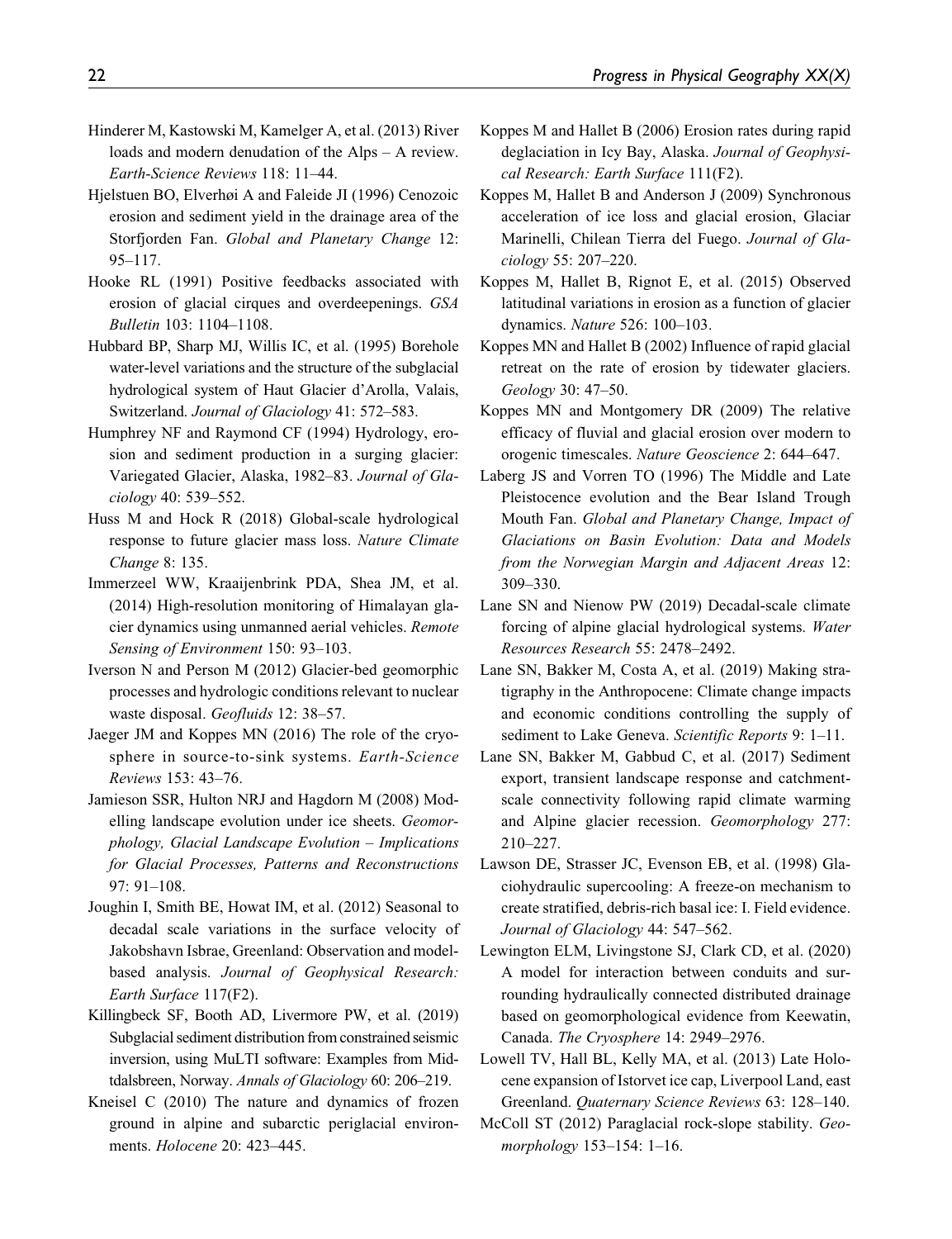- McColl ST and Draebing D (2019) Rock Slope instability in the proglacial zone: state of the art. In: Heckmann T and Morche D (eds) Geomorphology of Proglacial Systems: Landform and Sediment Dynamics in Recently Deglaciated Alpine Landscapes, Geography of the Physical Environment. Cham: Springer International Publishing, 119–141.
- MacGregor KR, Anderson RS, Anderson SP, et al. (2000) Numerical simulations of glacial-valley longitudinal profile evolution. Geology 28: 1031.
- Mair D, Nienow P, Sharp M, et al. (2002) Influence of subglacial drainage system evolution on glacier surface motion: Haut Glacier d'Arolla, Switzerland. Journal of Geophysical Research: Solid Earth 107: EPM 8- 1–EPM 8-13.
- Mancini D and Lane SN (2020) Changes in sediment connectivity following glacial debuttressing in an Alpine valley system. Geomorphology 352: 106987.
- Mao L and Carrillo R (2017) Temporal dynamics of suspended sediment transport in a glacierized Andean basin. Geomorphology, Sediment Cascades in Cold Climate Geosystems 287: 116–125.
- Mao L, Dell'Agnese A and Comiti F (2017) Sediment motion and velocity in a glacier-fed stream. Geomorphology 291: 69–79.
- Marren PM (2005) Magnitude and frequency in proglacial rivers: A geomorphological and sedimentological perspective. Earth-Science Reviews 70: 203–251.
- Micheletti N, Lambiel C and Lane SN (2015) Investigating decadal-scale geomorphic dynamics in an alpine mountain setting. Journal of Geophysical Research: Earth Surface 120: 2155–2175.
- Hinderer M, Kastowski M, Kamelger A, et al. (2013) River loads and modern denudation of the Alps – A review. Earth-Science Reviews 118: 11–44.
- Miller HR and Lane SN (2019) Biogeomorphic feedbacks and the ecosystem engineering of recently deglaciated terrain. Progress in Physical Geography: Earth and Environment 43: 24–45.
- Müller BU (1999) Paraglacial sedimentation and denudation processes in an Alpine valley of Switzerland. An approach to the quantification of sediment budgets. Geodinamica Acta 12: 291–301.
- Munack H, Korup O, Resentini A, et al. (2014) Postglacial denudation of western Tibetan Plateau margin outpaced by long-term exhumation.GSA Bulletin 126: 1580–1594.

Nick FM, Veen CJ van der and Oerlemans J (2007) Controls on advance of tidewater glaciers: Results from numerical

modeling applied to Columbia Glacier. Journal of Geophysical Research: Earth Surface 112(F3).

- Nienow P, Sharp M and Willis I (1998) Seasonal changes in the morphology of the subglacial drainage system, Haut Glacier d'Arolla, Switzerland. Earth Surface Processes and Landforms 23: 825–843.
- Nolan M, Motkya RJ, Echelmeyer K, et al. (1995) Icethickness measurements of Taku Glacier, Alaska, U. S.A., and their relevance to its recent behavior. Journal of Glaciology 41: 541–553.
- Overeem I, Hudson BD, Syvitski JPM, et al. (2017) Substantial export of suspended sediment to the global oceans from glacial erosion in Greenland. Nature Geoscience 10: 859–863.
- Patterson MO, McKay R, Naish T, et al. (2014) Orbital forcing of the East Antarctic ice sheet during the Pliocene and Early Pleistocene. Nature Geoscience 7: 841–847.
- Patton H, Hubbard A, Andreassen K, et al. (2016a) The build-up, configuration, and dynamical sensitivity of the Eurasian ice-sheet complex to Late Weichselian climatic and oceanic forcing. Quaternary Science Reviews 153: 97–121.
- Patton H, Swift DA, Clark CD, et al. (2016b) Distribution and characteristics of overdeepenings beneath the Greenland and Antarctic ice sheets: Implications for overdeepening origin and evolution. Quaternary Science Reviews 148: 128–145.
- Perolo P, Bakker M, Gabbud C, et al. (2019) Subglacial sediment production and snout marginal ice uplift during the late ablation season of a temperate valley glacier. Earth Surface Processes and Landforms 44(5): 1117–1136.
- Porter PR, Smart MJ and Irvine-Fynn TDL (2019) Glacial sediment stores and their reworking. In: Heckmann T and Morche D (eds) Geomorphology of Proglacial Systems: Landform and Sediment Dynamics in Recently Deglaciated Alpine Landscapes, Geography of the Physical Environment. Cham: Springer International Publishing, 157–176.
- Preusser F, Graf HR, Keller O, et al. (2011) Quaternary glaciation history of northern Switzerland. E&G Quaternary Science Journal 60: 282–305.
- Preusser F, Reitner JM and Schlüchter C (2010) Distribution, geometry, age and origin of overdeepened valleys and basins in the Alps and their foreland. Swiss Journal of Geosciences 103: 407–426.
- Rickenmann D (2017) Bedload transport measurements with geophones, hydrophones and underwater microphones